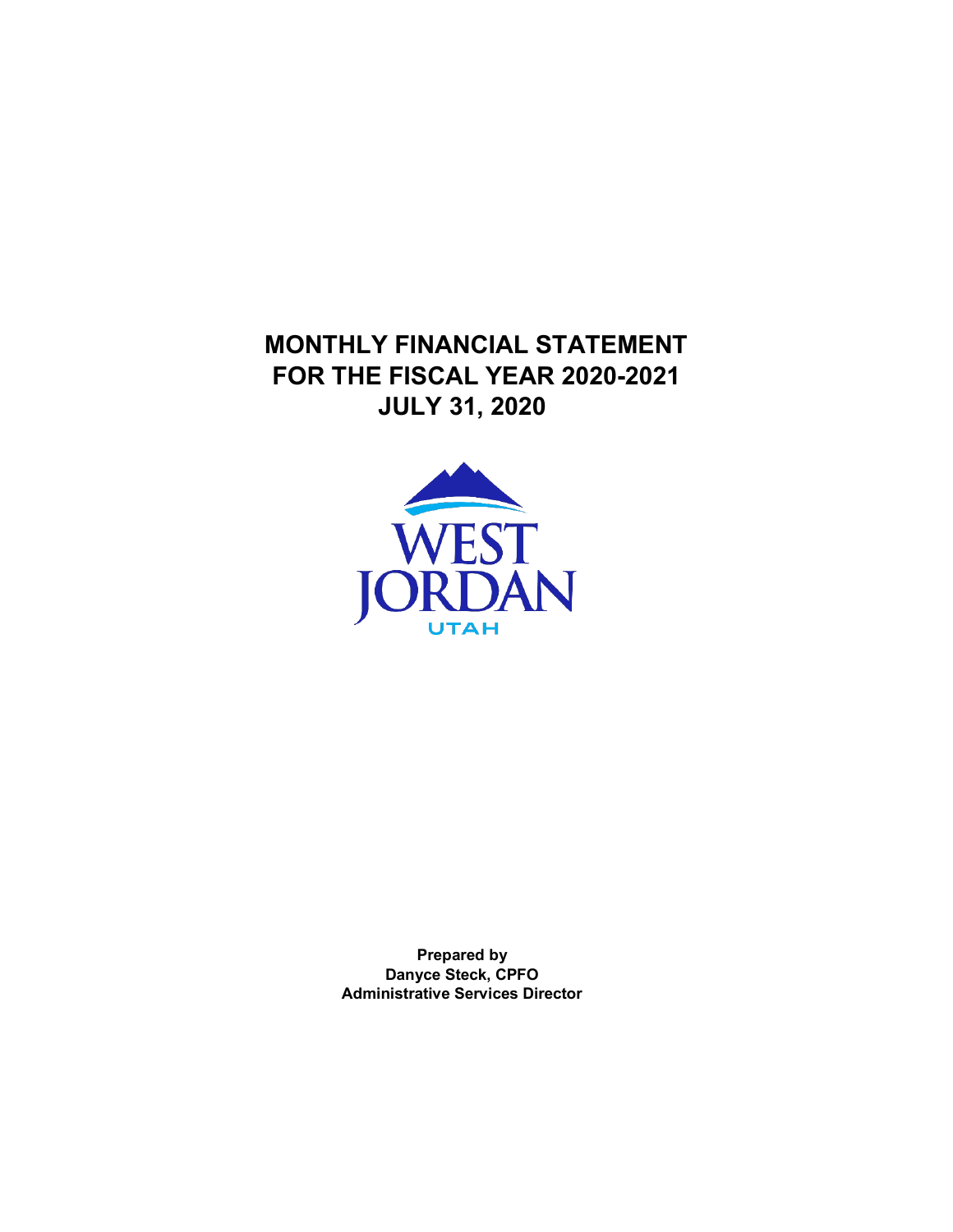*JULY 2020 (unaudited)*

#### **GENERAL FUND**



# **BALANCE SHEET**<br> **Current** Prior Difference<br> **Prior** Difference<br> **Prior** Prior Difference **YTD YTD YTD ASSETS** 1 Cash and investments 1 Cash and investments<br>2 Restricted cash 183,7712<br>2 Restricted cash 183,712 Pestricted cash 8,845,053 4,661,341 4,183,712<br>
Receivables 1 1,036,177 5,294,085 4,257,909 1,036,177 3 Receivables <sup>1</sup> 2006,177 and 2010 1,036,177 and 2010 1,036,177 and 2010 1,036,177 and 2010 1,036,177 and 2010 1,036,177 and 2010 1,036,177 and 2010 1,036,177 and 2010 1,036,177 and 2010 1,036,177 and 2010 1,036,177 and 2 4 Due from RDA 4,490,500 4,490,500 4,490,500 4,490,500 5 Other - - - 6 Total assets <u> 22,607,447 17,088,716 5,518,731</u> **LIABILITIES** 7 Payables and other liabilities (9,456,470) (5,302,806) (4,153,664)<br>8 Total liabilities (9,456,470) (5,302,806) (4,153,664) 8 Total liabilities 9 **FUND BALANCE** \$ 13,150,977 \$ 11,785,910 **REVENUES** 12 Property tax 16,287,559 *0%* - - - 13 Franchise tax ¹ 8,268,000 *0%* - - -

| <b>INCOME STATEMENT</b>              | <b>Annual</b><br><b>Budget</b> | <b>YTD</b> to<br><b>Budget</b> | <b>Current</b><br><b>YTD</b> | <b>Prior</b><br><b>YTD</b> | Increase<br>(Decrease) | <b>Diff</b><br>$\%$ |
|--------------------------------------|--------------------------------|--------------------------------|------------------------------|----------------------------|------------------------|---------------------|
| <b>REVENUES</b>                      |                                |                                |                              |                            |                        |                     |
| 10 Sales tax <sup>1</sup>            | 17,500,000                     | 12%                            | \$<br>2,048,418              | \$<br>1,820,525            | \$<br>227,893          | 13%                 |
| 11 Sales tax - 4th Quarter           | 1,450,000                      | 13%                            | 182,518                      | 150,916                    | 31,603                 | 21%                 |
| 12 Property tax                      | 16,287,559                     | 0%                             |                              |                            |                        |                     |
| 13 Franchise tax <sup>1</sup>        | 8,268,000                      | 0%                             |                              |                            |                        |                     |
| 14 Licensing and permits             | 2,796,000                      | 12%                            | 332,449                      | 321,405                    | 11,045                 | 3%                  |
| 15 Charges for services              | 4,217,775                      | $8%$                           | 323,483                      | 417,123                    | (93, 640)              | $-22%$              |
| 16 Intergovernmental                 | 328,246                        | 1%                             | 2,160                        | 170,690                    | (168, 529)             | $-99%$              |
| 17 Fines and forfeitures             | 1,140,000                      | 5%                             | 60,366                       | 96,864                     | (36, 498)              | $-38%$              |
| 18 Other                             | 8,625                          | 180%                           | 15,506                       | 27,280                     | (11, 774)              | $-43%$              |
| <b>Total revenues</b><br>19          | 51,996,205                     | 6%                             | 2,964,901                    | 3,004,802                  | (39,901)               | $-1%$               |
| <b>EXPENDITURES</b>                  |                                |                                |                              |                            |                        |                     |
| <b>General Government</b>            |                                |                                |                              |                            |                        |                     |
| <b>City Council</b><br>20            | (411, 132)                     | 4%                             | (14, 957)                    | (10, 504)                  | 4,453                  | 42%                 |
| Mayor's Office<br>21                 | (392, 719)                     | 5%                             | (18, 714)                    | (31, 896)                  | (13, 181)              | $-41%$              |
| <b>City Attorney</b><br>22           | (1,575,657)                    | 5%                             | (80, 975)                    | (87, 434)                  | (6, 459)               | $-7%$               |
| City Recorder<br>23                  | (303, 115)                     | 3%                             | (8,947)                      | (9,037)                    | (89)                   | $-1%$               |
| <b>Administrative Services</b><br>24 | (916, 792)                     | 4%                             | (36, 724)                    | (66,097)                   | (29, 373)              | $-44%$              |
| <b>Community Engagement</b><br>25    | (913, 768)                     | 2%                             | (19, 230)                    | (284, 364)                 | (265, 134)             | $-93%$              |
| 26                                   | (4, 513, 183)                  | 4%                             | (179, 548)                   | (489, 332)                 | (309, 784)             | $-63%$              |
| <b>Public Safety</b>                 |                                |                                |                              |                            |                        |                     |
| Fire<br>27                           | (11, 677, 077)                 | 6%                             | (740, 890)                   | (716, 371)                 | 24,519                 | 3%                  |
| Police<br>28                         | (20, 319, 795)                 | 6%                             | (1, 259, 980)                | (1,467,038)                | (207, 059)             | $-14%$              |
| Courts<br>29                         | (809, 551)                     | 5%                             | (41, 456)                    | (48, 320)                  | (6,864)                | $-14%$              |
| 30                                   | (32,806,423)                   | $6\%$                          | (2,042,325)                  | (2, 231, 729)              | (189, 404)             | $-8%$               |
| <b>Community Development</b>         |                                |                                |                              |                            |                        |                     |
| <b>Development Services</b><br>31    | (2,871,044)                    | 5%                             | (149, 955)                   | (159, 903)                 | (9,948)                | $-6%$               |
| <b>Economic Development</b><br>32    | (488, 369)                     | 8%                             | (40, 395)                    | (45, 954)                  | (5, 559)               | $-12%$              |
| <b>Community Preservation</b><br>33  | (555, 602)                     | 5%                             | (29, 749)                    | (34, 731)                  | (4,983)                | $-14%$              |
| 34                                   | (3,915,015)                    | 6%                             | (220, 099)                   | (240, 588)                 | (20, 489)              | $-9%$               |
| 35 Public Works                      | (9,482,976)                    | 5%                             | (433, 974)                   | (445, 895)                 | (11,920)               | $-3%$               |
| 36 Debt Service                      | (2, 495, 549)                  | 3%                             | (74, 062)                    | (31, 869)                  | 42,193                 | 132%                |
| 37 Non-Departmental                  | (3,738,619)                    | 12%                            | (454, 719)                   | (235, 567)                 | 219,151                | 93%                 |
| Total expenditures<br>38             | (56, 951, 765)                 | 6%                             | (3,404,727)                  | (3,674,980)                | (270, 253)             | $-7%$               |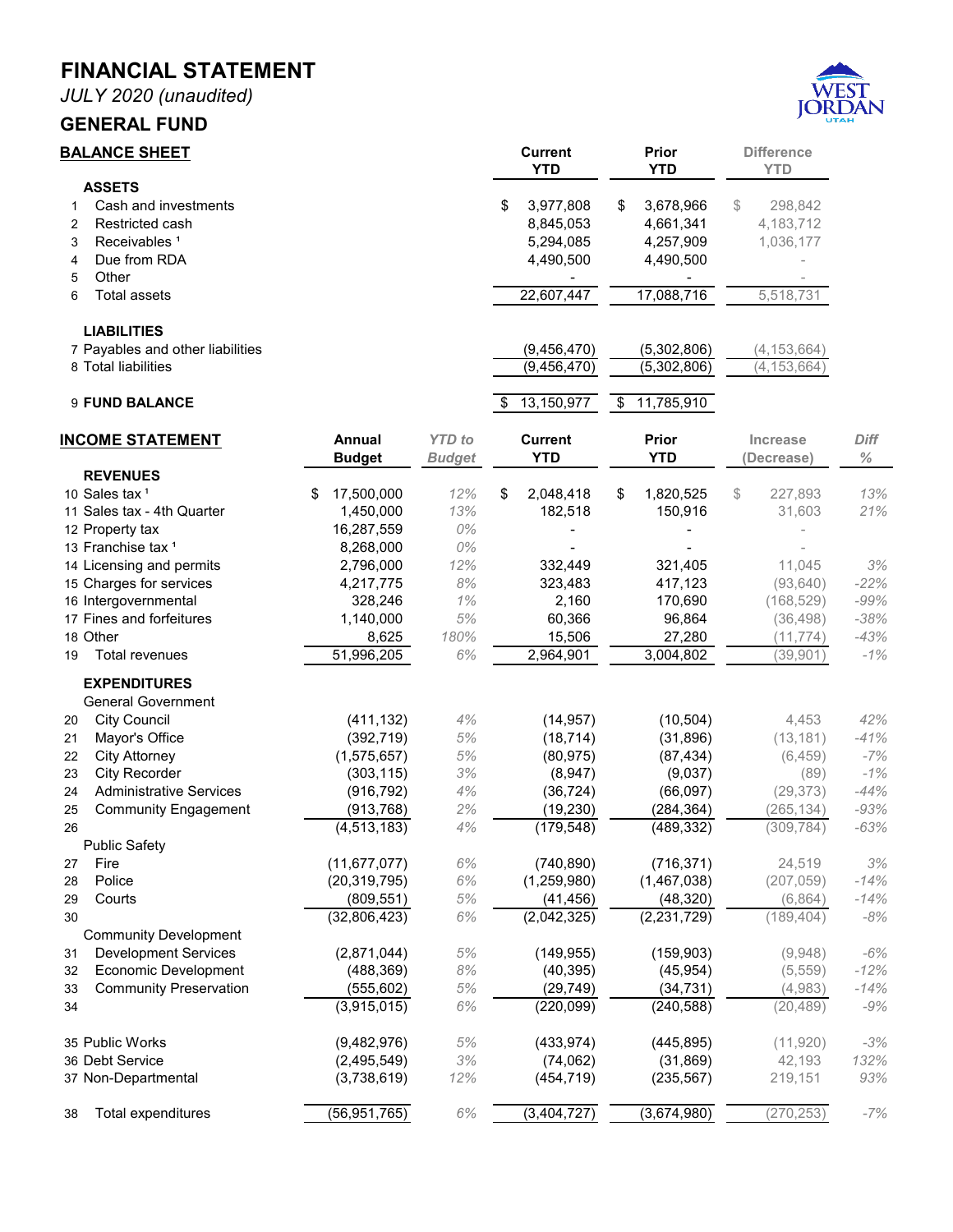*JULY 2020 (unaudited)*

#### **GENERAL FUND**



|                                   | Annual<br><b>Budget</b> | <b>YTD</b> to<br><b>Budget</b> | Current<br><b>YTD</b> | Prior<br><b>YTD</b> | Increase<br>(Decrease) | Chg |
|-----------------------------------|-------------------------|--------------------------------|-----------------------|---------------------|------------------------|-----|
| <b>TRANSFERS IN (OUT)</b>         |                         |                                |                       |                     |                        |     |
| 39 Transfers in                   | 2,469,625               |                                | 237,118               |                     | 237.118                |     |
| 40 Transfers out                  |                         |                                |                       | (79, 167)           | (79,167)               |     |
| <b>Total transfers</b><br>41      | 2,469,625               | 10%                            | 237,118               | (79, 167)           | 157,951                |     |
| <b>ONE-TIME REVENUE (EXPENSE)</b> |                         |                                |                       |                     |                        |     |
| 42 CARES Act Revenue              |                         |                                | 1,760,209             |                     |                        |     |
| 43 CARES Act Expense              |                         |                                | (18,084)              |                     |                        |     |
| Total one-time<br>44              |                         |                                | 1,742,126             |                     |                        |     |
| 45 Change in fund balance         | (2,485,935)             |                                | 1,539,417             | (749, 345)          |                        |     |
| 46 Fund balance, beginning        | 11,611,560              |                                | 11,611,560            | 12,535,255          |                        |     |
| 47 Fund balance, ending           | 9,125,625               |                                | 13,150,977<br>S       | 11,785,910<br>\$    |                        |     |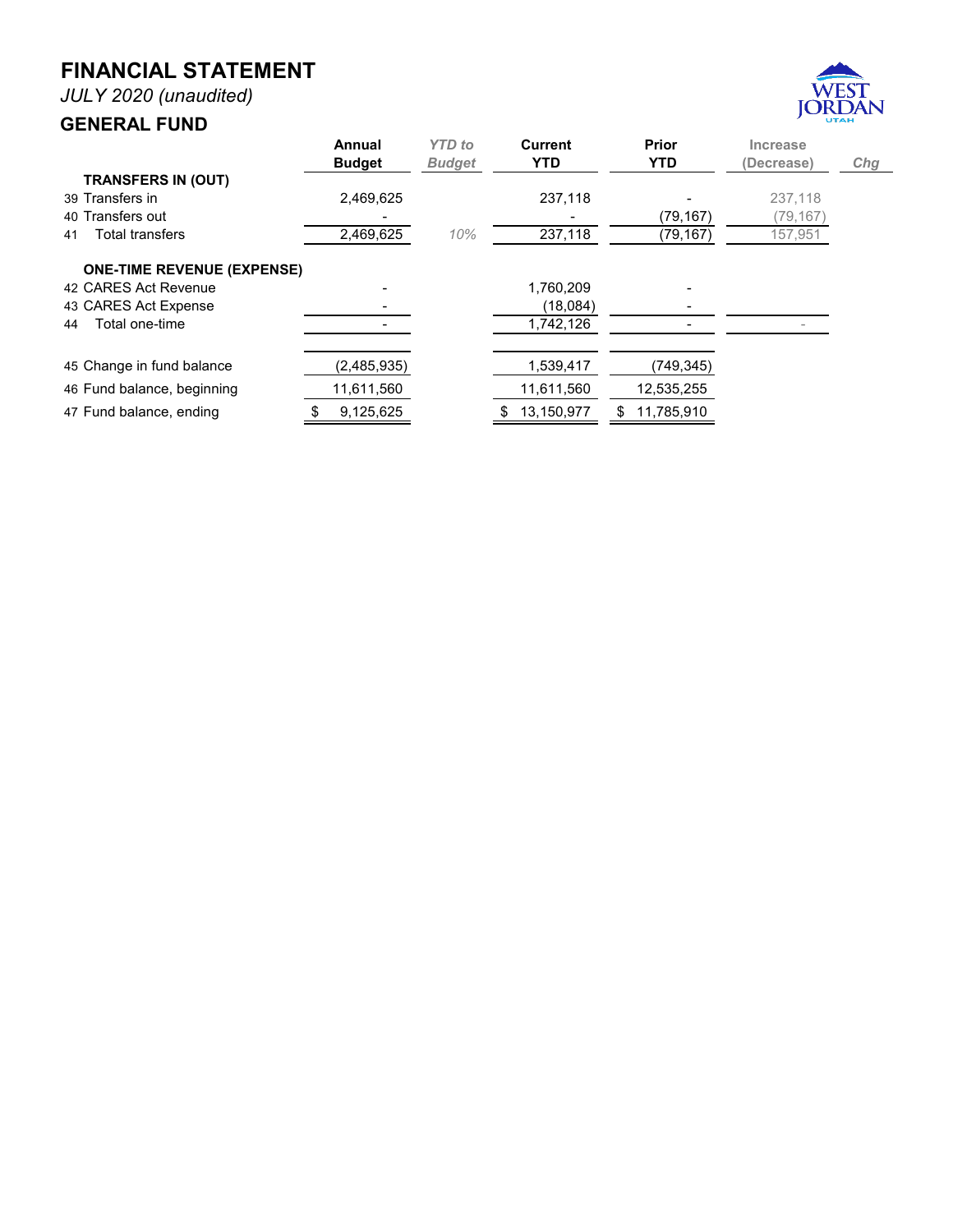*JULY 2020 (unaudited)*

#### **CLASS C ROAD FUNDS**



| <b>BALANCE SHEET</b> |                                |                | <b>Current</b><br><b>YTD</b> | Prior<br><b>YTD</b> |                        | <b>Difference</b><br><b>YTD</b> |                   |             |
|----------------------|--------------------------------|----------------|------------------------------|---------------------|------------------------|---------------------------------|-------------------|-------------|
|                      | <b>ASSETS</b>                  |                |                              |                     |                        |                                 |                   |             |
| 1                    | Cash and investments           |                |                              | \$<br>639,623       | \$<br>(193, 365)       | \$                              | 832,988           |             |
| 2                    | Receivables                    |                |                              | 971,103             | 1,341,472              |                                 | (370, 369)        |             |
| 3                    | Other                          |                |                              |                     |                        |                                 |                   |             |
| 4                    | <b>Total assets</b>            |                |                              | 1,610,726           | 1,148,107              |                                 | 462,619           |             |
|                      | <b>LIABILITIES</b>             |                |                              |                     |                        |                                 |                   |             |
| 5                    | Payables and other liabilities |                |                              | (7, 917)            |                        |                                 | (7, 917)          |             |
| 6                    | <b>Total liabilities</b>       |                |                              | (7, 917)            |                        |                                 | (7, 917)          |             |
|                      | <b>7 FUND BALANCE</b>          |                |                              | \$<br>1,602,809     | $\overline{1,148,107}$ |                                 |                   |             |
|                      | <b>INCOME STATEMENT</b>        | Annual         | <b>YTD</b> to                | <b>Current</b>      | Prior                  |                                 | <b>Difference</b> | <b>Diff</b> |
|                      |                                | <b>Budget</b>  | <b>Budget</b>                | <b>YTD</b>          | <b>YTD</b>             |                                 | <b>YTD</b>        | $\%$        |
|                      | <b>REVENUES</b>                |                |                              |                     |                        |                                 |                   |             |
| 8                    | <b>Class C Roads Allotment</b> | 4,000,000<br>S |                              | \$<br>292,676       | \$<br>500,382          | S.                              | (207, 706)        | $-42%$      |
| 9                    | Interest income                |                |                              | 392                 | 5,980                  |                                 | (5,588)           | $-93%$      |
| 10                   | Total revenues                 | 4,000,000      | 7%                           | 293,068             | 506,361                |                                 | (213, 294)        | $-42%$      |
|                      | <b>EXPENDITURES</b>            |                |                              |                     |                        |                                 |                   |             |
| 11                   | Operations                     | (4,706,009)    |                              | (5,928)             | (47, 888)              |                                 | 41,960            | $-88%$      |
| 12                   | Shared services - wages        |                |                              |                     | (35, 119)              |                                 | 35,119            | $-100%$     |
| 13                   | Total expenditures             | (4,706,009)    | 0%                           | (5,928)             | (83,007)               |                                 | 77,079            | $-93%$      |
|                      | <b>TRANSFERS</b>               |                |                              |                     |                        |                                 |                   |             |
| 14                   | Transfers in                   |                |                              |                     |                        |                                 |                   |             |
| 15                   | Transfers out                  |                |                              |                     | (270, 833)             |                                 | 270,833           |             |
| 16                   | <b>Total transfers</b>         |                |                              |                     | (270,833)              |                                 | 270,833           | $-100%$     |
|                      | 17 Change in fund balance      | (706,009)      |                              | 287,140             | 152,521                |                                 |                   |             |
|                      | 18 Fund balance, beginning     | 1,315,669      |                              | 1,315,669           | 995,586                |                                 |                   |             |
|                      | 19 Fund balance, ending        | \$<br>609,660  |                              | \$<br>1,602,809     | \$<br>1,148,107        |                                 |                   |             |
|                      |                                |                |                              |                     |                        |                                 |                   |             |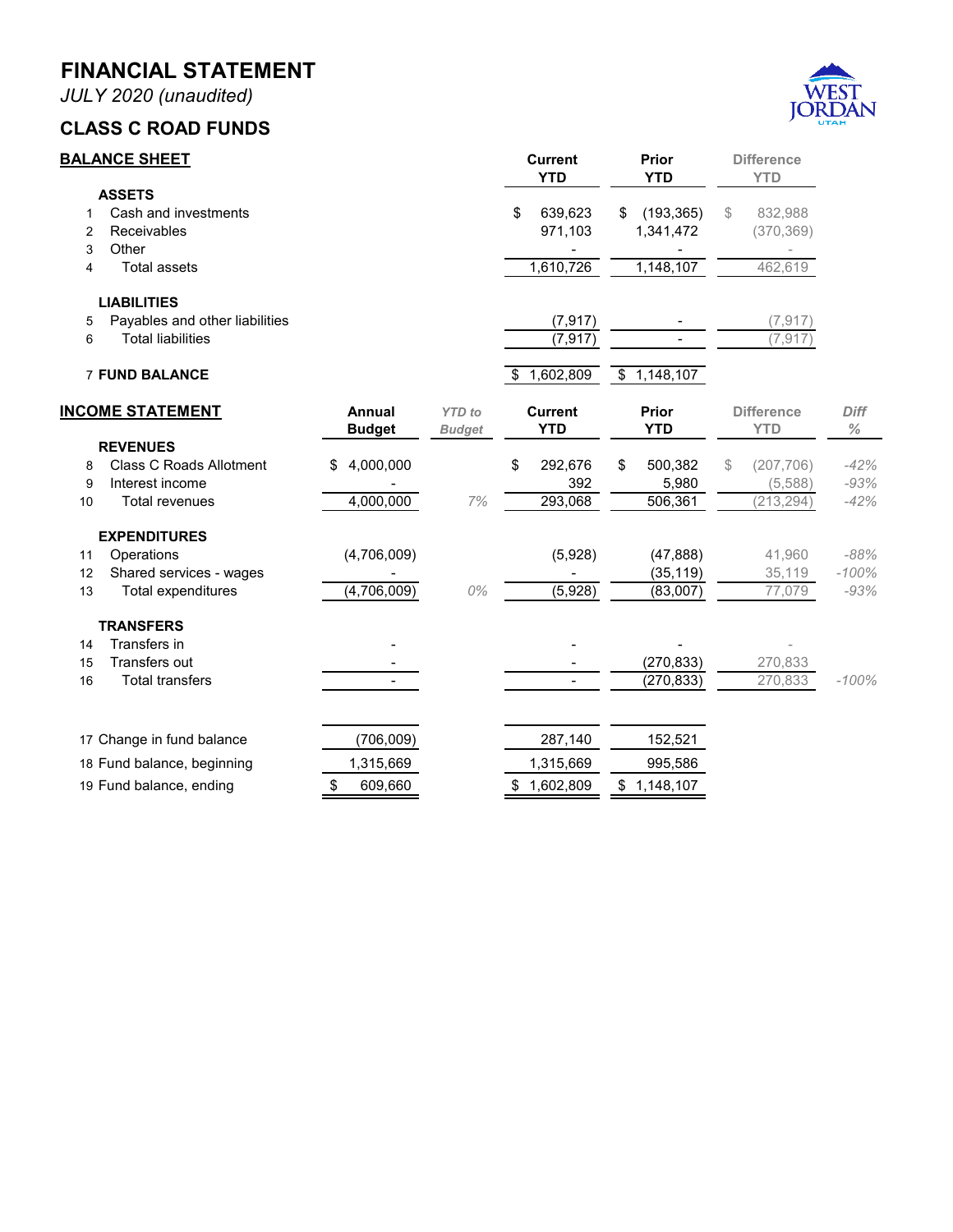*JULY 2020 (unaudited)*

#### **FAIRWAY ESTATES**



| <b>BALANCE SHEET</b> |                                |               |               |                                  | <b>Current</b> |                         | Prior      | <b>Difference</b> |                   |
|----------------------|--------------------------------|---------------|---------------|----------------------------------|----------------|-------------------------|------------|-------------------|-------------------|
|                      |                                |               |               |                                  | <b>YTD</b>     |                         | <b>YTD</b> |                   | <b>YTD</b>        |
|                      | <b>ASSETS</b>                  |               |               |                                  |                |                         |            |                   |                   |
| 1                    | Cash and investments           |               |               | \$                               | 54,244         | \$                      | 55,069     | \$                | (825)             |
| $\overline{2}$       | Receivables                    |               |               |                                  | (0)            |                         | 10,118     |                   | (10, 118)         |
| 3                    | <b>Total assets</b>            |               |               |                                  | 54,244         |                         | 65,187     |                   | (10, 943)         |
|                      | <b>LIABILITIES</b>             |               |               |                                  |                |                         |            |                   |                   |
| 4                    | Payables and other liabilities |               |               |                                  |                |                         | (10, 118)  |                   | 10,118            |
| 5                    | <b>Total liabilities</b>       |               |               |                                  |                |                         | (10, 118)  |                   | 10,118            |
|                      | <b>6 FUND BALANCE</b>          |               |               | $\overline{\boldsymbol{\theta}}$ | 54,244         | $\overline{\mathbf{e}}$ | 55,069     |                   |                   |
|                      | <b>INCOME STATEMENT</b>        | Annual        | <b>YTD</b> to |                                  | <b>Current</b> |                         | Prior      |                   | <b>Difference</b> |
|                      |                                | <b>Budget</b> | <b>Budget</b> |                                  | <b>YTD</b>     |                         | <b>YTD</b> |                   | <b>YTD</b>        |
|                      | <b>REVENUES</b>                |               |               |                                  |                |                         |            |                   |                   |
| 7                    | Property tax                   | \$<br>10,831  |               | \$                               |                | \$                      |            | \$                |                   |
| 8                    | Other                          | 10            |               |                                  | 30             |                         | 103        |                   | (73)              |
| 9                    | <b>Total revenues</b>          | 10,841        | $0\%$         |                                  | 30             |                         | 103        |                   | (73)              |
|                      | <b>EXPENDITURES</b>            |               |               |                                  |                |                         |            |                   |                   |
| 10                   | Operations                     | (12,500)      |               |                                  | (299)          |                         | (423)      |                   | 123               |
| 11                   | Total expenditures             | (12,500)      | 2%            |                                  | (299)          |                         | (423)      |                   | 123               |
|                      |                                |               |               |                                  |                |                         |            |                   |                   |
|                      | 12 Change in net position      | (1,659)       |               |                                  | (269)          |                         | (319)      |                   |                   |
|                      | 13 Fund balance, beginning     | 54,513        |               |                                  | 54,513         |                         | 55,389     |                   |                   |
|                      | 14 Fund balance, ending        | \$<br>52,854  |               | \$                               | 54,244         | \$                      | 55,070     |                   |                   |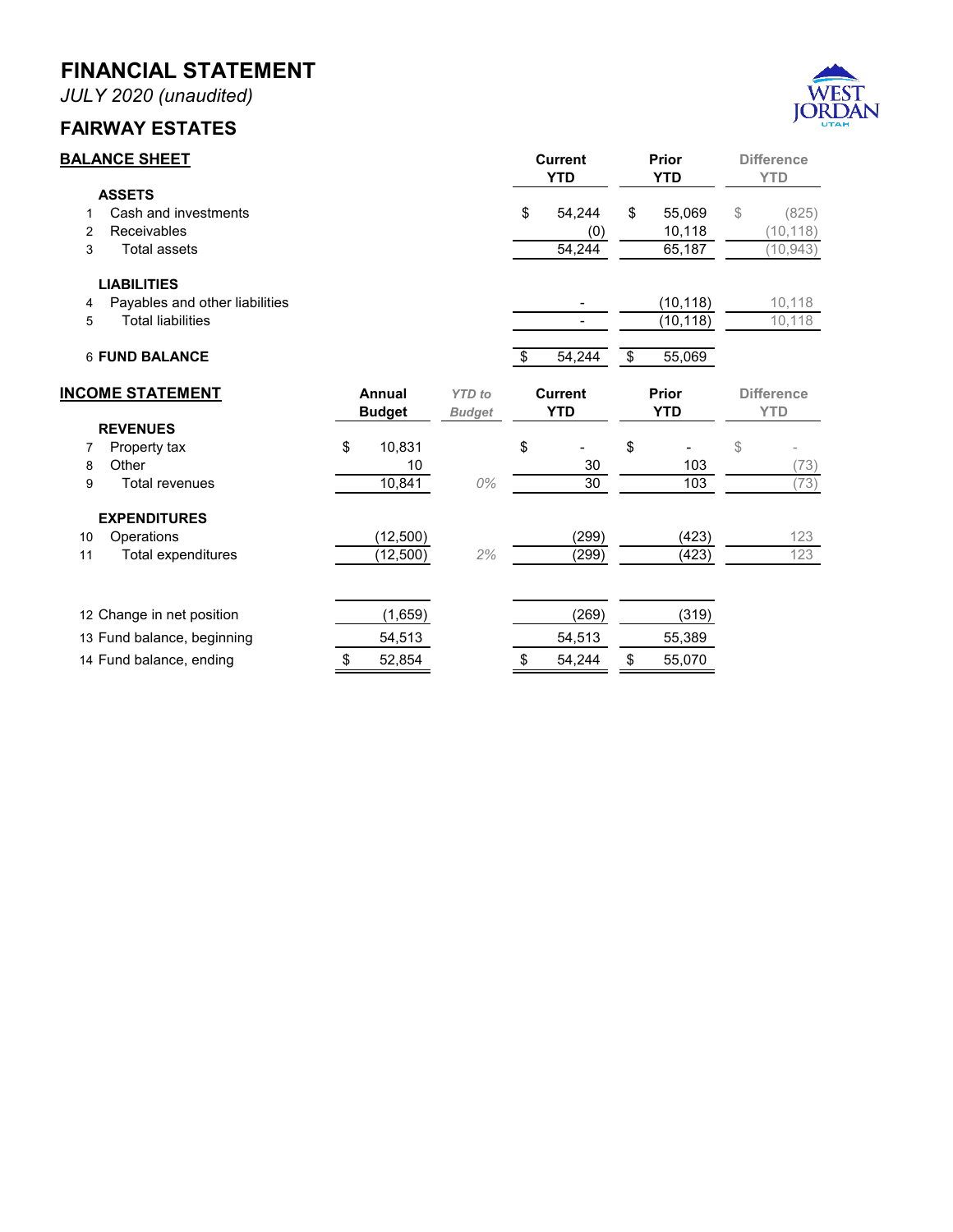*JULY 2020 (unaudited)*



#### **HIGHLAND SPECIAL IMPROVEMENT DISTRICT**

|    | <b>BALANCE SHEET</b>           |               |               | <b>Current</b><br><b>YTD</b> | Prior<br><b>YTD</b> |              | <b>Difference</b><br><b>YTD</b> |                   |
|----|--------------------------------|---------------|---------------|------------------------------|---------------------|--------------|---------------------------------|-------------------|
|    | <b>ASSETS</b>                  |               |               |                              |                     |              |                                 |                   |
|    | Cash and investments           |               |               | \$<br>524                    | \$                  | (5,204)      | \$                              | 5,728             |
| 2  | Receivables                    |               |               | 7,237                        |                     | 3,496        |                                 | 3,741             |
| 3  | <b>Total assets</b>            |               |               | 7,760                        |                     | (1,708)      |                                 | 9,469             |
|    | <b>LIABILITIES</b>             |               |               |                              |                     |              |                                 |                   |
| 4  | Payables and other liabilities |               |               |                              |                     |              |                                 |                   |
| 5  | <b>Total liabilities</b>       |               |               |                              |                     |              |                                 |                   |
|    | <b>6 FUND BALANCE</b>          |               |               | \$<br>7,760                  | \$                  | (1,708)      |                                 |                   |
|    | <b>INCOME STATEMENT</b>        | <b>Annual</b> | <b>YTD</b> to | <b>Current</b>               |                     | <b>Prior</b> |                                 | <b>Difference</b> |
|    |                                | <b>Budget</b> | <b>Budget</b> | <b>YTD</b>                   |                     | <b>YTD</b>   |                                 | <b>YTD</b>        |
|    | <b>REVENUES</b>                |               |               |                              |                     |              |                                 |                   |
| 7  | Assessments                    | \$<br>170,259 |               | \$<br>7,946                  | \$                  | 6,499        | \$                              | 1,447             |
| 8  | Other                          |               |               | 4                            |                     | (7)          |                                 | 12 <sup>2</sup>   |
| 9  | <b>Total revenues</b>          | 170,259       | 5%            | 7,950                        |                     | 6,491        |                                 | 1,459             |
|    | <b>EXPENDITURES</b>            |               |               |                              |                     |              |                                 |                   |
| 10 | Operations                     | (140, 350)    |               | (189)                        |                     |              |                                 | (189)             |
| 11 | <b>Total expenditures</b>      | (140, 350)    | 0%            | (189)                        |                     |              |                                 | 189)              |
|    | <b>TRANSFERS</b>               |               |               |                              |                     |              |                                 |                   |
| 12 | Transfers in                   |               |               |                              |                     |              |                                 |                   |
| 13 | <b>Total transfers</b>         |               |               |                              |                     |              |                                 |                   |
|    | 14 Change in net position      | 29,909        |               | 7,760                        |                     | 6,491        |                                 |                   |
|    | 15 Fund balance, beginning     |               |               |                              |                     | (8, 200)     |                                 |                   |
|    | 16 Fund balance, ending        | \$<br>29,909  |               | \$<br>7,760                  | \$                  | (1,709)      |                                 |                   |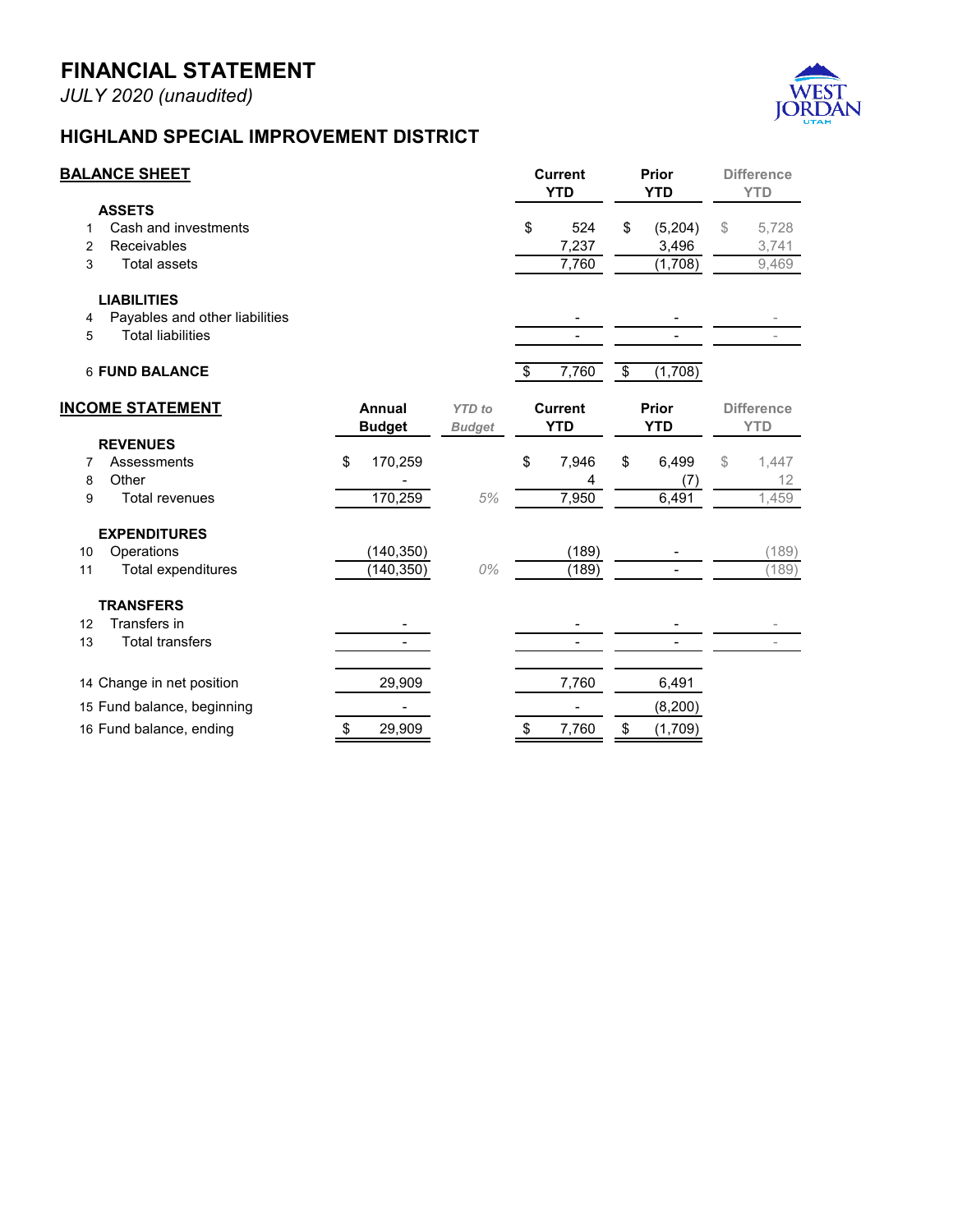*JULY 2020 (unaudited)*

#### **KRAFTMAID SPECIAL IMPROVEMENT DISTRICT**



|        | <u>BALANCE SHEET</u>                                       |                            |                          |                                | <b>Current</b><br><b>YTD</b> |                 | Prior<br><b>YTD</b> | <b>Difference</b><br><b>YTD</b> |
|--------|------------------------------------------------------------|----------------------------|--------------------------|--------------------------------|------------------------------|-----------------|---------------------|---------------------------------|
| 1<br>2 | <b>ASSETS</b><br>Cash and investments<br>Receivables       |                            |                          |                                | \$<br>838,851                | \$              | 596,624             | \$<br>242,227                   |
| 3      | <b>Total assets</b>                                        |                            |                          |                                | 838,851                      |                 | 596,624             | 242,227                         |
|        | <b>LIABILITIES</b>                                         |                            |                          |                                |                              |                 |                     |                                 |
| 4<br>5 | Payables and other liabilities<br><b>Total liabilities</b> |                            |                          |                                |                              |                 |                     |                                 |
|        | <b>6 FUND BALANCE</b>                                      |                            |                          |                                | \$<br>838,851                | $\overline{\$}$ | 596,624             |                                 |
|        | <b>INCOME STATEMENT</b>                                    |                            | Annual<br><b>Budget</b>  | <b>YTD</b> to<br><b>Budget</b> | <b>Current</b><br><b>YTD</b> |                 | Prior<br><b>YTD</b> | <b>Difference</b><br><b>YTD</b> |
| 7      | <b>REVENUES</b><br>Other                                   |                            |                          |                                | 459                          |                 |                     |                                 |
| 8      | Total revenues                                             | $\boldsymbol{\mathsf{\$}}$ |                          |                                | \$<br>459                    | \$              | 235,662<br>235,662  | \$<br>(235, 203)<br>(235, 203)  |
|        | <b>EXPENDITURES</b>                                        |                            |                          |                                |                              |                 |                     |                                 |
| 9      | Debt service                                               |                            |                          |                                |                              |                 |                     |                                 |
| 10     | Total expenditures                                         |                            | $\overline{\phantom{0}}$ |                                |                              |                 |                     |                                 |
|        | <b>TRANSFERS IN/OUT</b>                                    |                            |                          |                                |                              |                 |                     |                                 |
| 11     | Transfers in                                               |                            |                          |                                |                              |                 |                     |                                 |
| 12     | Transfers out                                              |                            |                          |                                |                              |                 |                     |                                 |
|        | <b>Total transfers</b>                                     |                            |                          |                                |                              |                 |                     |                                 |
|        | 13 Change in net position                                  |                            |                          |                                | 459                          |                 | 235,662             |                                 |
|        | 14 Fund balance, beginning                                 |                            | 838,392                  |                                | 838,392                      |                 | 360,962             |                                 |
|        | 15 Fund balance, ending                                    | \$                         | 838,392                  |                                | \$<br>838,851                | \$              | 596,624             |                                 |
|        |                                                            |                            |                          |                                |                              |                 |                     |                                 |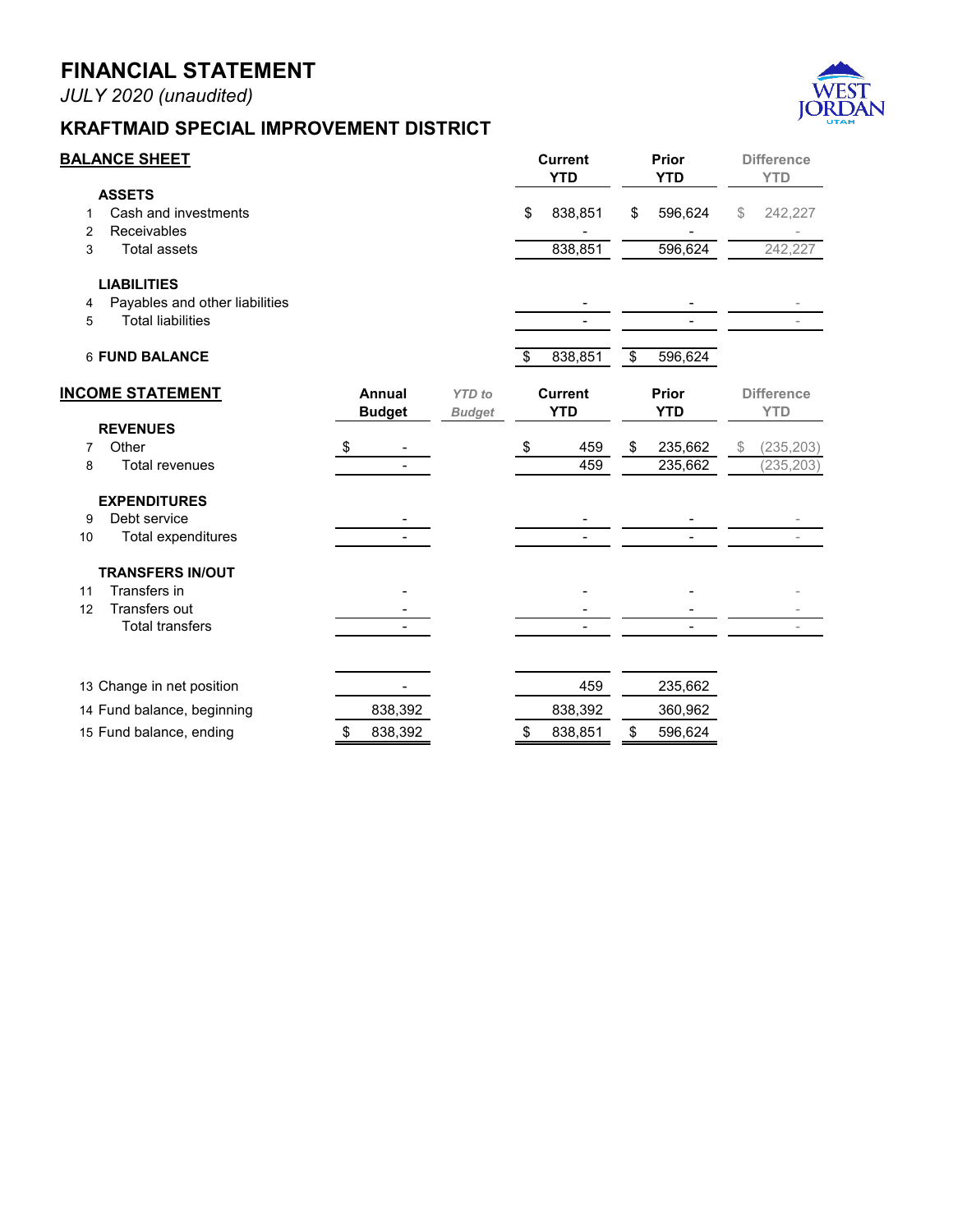*JULY 2020 (unaudited)*

#### **MUNICIPAL BUILDING AUTHORITY**



| <b>BALANCE SHEET</b>                  |                 |               | <b>Current</b><br><b>YTD</b> | Prior<br><b>YTD</b> |                   |
|---------------------------------------|-----------------|---------------|------------------------------|---------------------|-------------------|
| <b>ASSETS</b>                         |                 |               |                              |                     |                   |
| Cash and investments<br>1             |                 |               | \$2,208,001                  | 2,222,988<br>\$     |                   |
| <b>Total assets</b><br>$\overline{2}$ |                 |               | 2,208,001                    | 2,222,988           |                   |
| <b>LIABILITIES</b>                    |                 |               |                              |                     |                   |
| Payables and other liabilities<br>3   |                 |               | (0)                          | (21, 348)           |                   |
| <b>Total liabilities</b><br>4         |                 |               | (0)                          | (21, 348)           |                   |
| <b>5 FUND BALANCE</b>                 |                 |               | \$2,208,001                  | 2,201,639<br>\$     |                   |
| <b>INCOME STATEMENT</b>               | Annual          | <b>YTD</b> to | <b>Current</b>               | Prior               | <b>Difference</b> |
|                                       | <b>Budget</b>   | <b>Budget</b> | <b>YTD</b>                   | <b>YTD</b>          | <b>YTD</b>        |
| <b>REVENUES</b>                       |                 |               |                              |                     |                   |
| Lease revenue<br>6                    | 1,851,550<br>S  |               | \$<br>154,296                | \$<br>154,329       | \$<br>(33)        |
| Other<br>7                            |                 |               | 1,124                        | 7,263               | (6, 139)          |
| <b>Total revenues</b><br>8            | 1,851,550       | 8%            | 155,420                      | 161,592             | (6, 172)          |
| <b>EXPENDITURES</b>                   |                 |               |                              |                     |                   |
| Debt service<br>9                     | (1,856,550)     |               |                              | (41, 767)           | 41,767            |
| Capital<br>10                         |                 |               |                              |                     |                   |
| 11<br>Total expenditures              | (1,856,550)     | $0\%$         |                              | (41, 767)           | 41,767            |
|                                       |                 |               |                              |                     |                   |
| 12 Change in net position             | (5,000)         |               | 155,420                      | 119,825             |                   |
| 13 Fund balance, beginning            | 2,052,581       |               | 2,052,581                    | 2,081,814           |                   |
| 14 Fund balance, ending               | 2,047,581<br>\$ |               | \$2,208,001                  | 2,201,639<br>\$     |                   |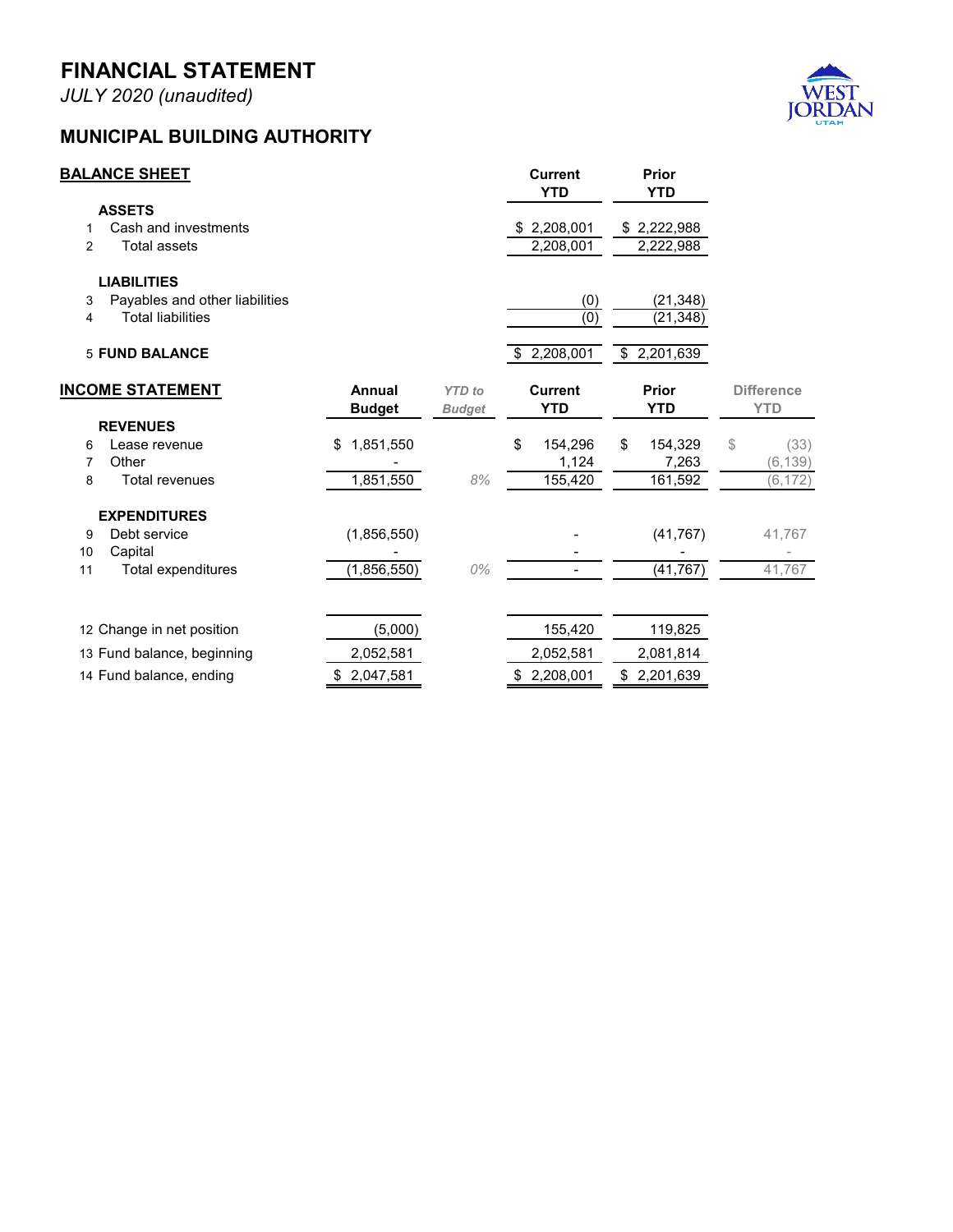*JULY 2020 (unaudited)*

#### **REDEVELOPMENT AGENCY FUND**



|                     | <b>BALANCE SHEET</b>                                |                  |               |     | <b>Current</b><br><b>YTD</b> |                                    | <b>Prior</b><br><b>YTD</b>   |                   |
|---------------------|-----------------------------------------------------|------------------|---------------|-----|------------------------------|------------------------------------|------------------------------|-------------------|
| $\mathbf{1}$        | <b>ASSETS</b><br>Cash and investments               |                  |               | \$. | 13,422,977                   | \$                                 | 13,919,702                   |                   |
| $\overline{2}$<br>3 | Receivables<br><b>Total assets</b>                  |                  |               |     | 13,422,977                   |                                    | 13,919,702                   |                   |
|                     | <b>LIABILITIES</b>                                  |                  |               |     |                              |                                    |                              |                   |
| 4                   | Payables and other liabilities                      |                  |               |     | (351, 757)                   |                                    | (1,600)                      |                   |
| 5<br>6              | Due to the General Fund<br><b>Total liabilities</b> |                  |               |     | (4,490,500)<br>(4,842,257)   |                                    | (4,490,500)<br>(4, 492, 100) |                   |
|                     | <b>7 FUND BALANCE</b>                               |                  |               | \$. | 8,580,720                    | $\overline{\boldsymbol{\epsilon}}$ | 9,427,602                    |                   |
|                     | <b>INCOME STATEMENT</b>                             | <b>Annual</b>    | <b>YTD</b> to |     | <b>Current</b>               |                                    | <b>Prior</b>                 | <b>Difference</b> |
|                     |                                                     | <b>Budget</b>    | <b>Budget</b> |     | <b>YTD</b>                   |                                    | <b>YTD</b>                   | <b>YTD</b>        |
| 8                   | <b>REVENUES</b><br>Tax increment                    | 4,614,010<br>\$  | 0%            | \$  |                              | \$                                 |                              | \$                |
| 9                   | Other                                               |                  |               |     | 7,537                        |                                    | 30,230                       | (22, 693)         |
| 10                  | <b>Total revenues</b>                               | 4,614,010        | $O\%$         |     | 7,537                        |                                    | 30,230                       | (22, 693)         |
|                     |                                                     |                  |               |     |                              |                                    |                              |                   |
|                     | <b>EXPENDITURES</b>                                 |                  |               |     |                              |                                    |                              |                   |
| 11                  | Administration                                      | (168, 850)       | $8\%$         |     | (14, 071)                    |                                    | (12, 587)                    | (1,483)           |
| 12                  | Redevelopment                                       | (990, 850)       | 33%           |     | (329, 838)                   |                                    |                              | (329, 838)        |
| 13                  | Debt service                                        | (951, 045)       | $0\%$         |     |                              |                                    |                              |                   |
| 14                  | Low-income housing                                  | (181, 553)       | $O\%$         |     |                              |                                    |                              |                   |
| 15                  | Total expenditures                                  | (2, 292, 298)    | 15%           |     | (343,909)                    |                                    | (12, 587)                    | (331, 322)        |
|                     | <b>TRANSFERS</b>                                    |                  |               |     |                              |                                    |                              |                   |
| 16                  | Transfers in                                        | 50,000           | 0%            |     |                              |                                    | 4,167                        | (4, 167)          |
| 17                  | Transfers out                                       |                  |               |     |                              |                                    |                              |                   |
| 18                  | <b>Total transfers</b>                              | 50,000           | 0%            |     |                              |                                    | 4,167                        | (4, 167)          |
|                     | <b>EXTRAORDINARY ITEMS</b>                          |                  |               |     |                              |                                    |                              |                   |
| 19                  | Land sale                                           |                  |               |     |                              |                                    |                              |                   |
| 20                  | Land purchase                                       |                  |               |     |                              |                                    | (2,500,200)                  | 2,500,200         |
| 21                  | Total extraordinary items                           |                  |               |     | $\frac{1}{2}$                |                                    | (2,500,200)                  | 2,500,200         |
|                     | 22 Change in net position                           | 2,371,712        |               |     | (336, 372)                   |                                    | (2,478,391)                  |                   |
|                     | 23 Fund balance, beginning                          | 8,917,092        |               |     | 8,917,092                    |                                    | 11,905,993                   |                   |
|                     | 24 Fund balance, ending                             | \$<br>11,288,804 |               | \$  | 8,580,720                    | \$                                 | 9,427,602                    |                   |
|                     |                                                     |                  |               |     |                              |                                    |                              |                   |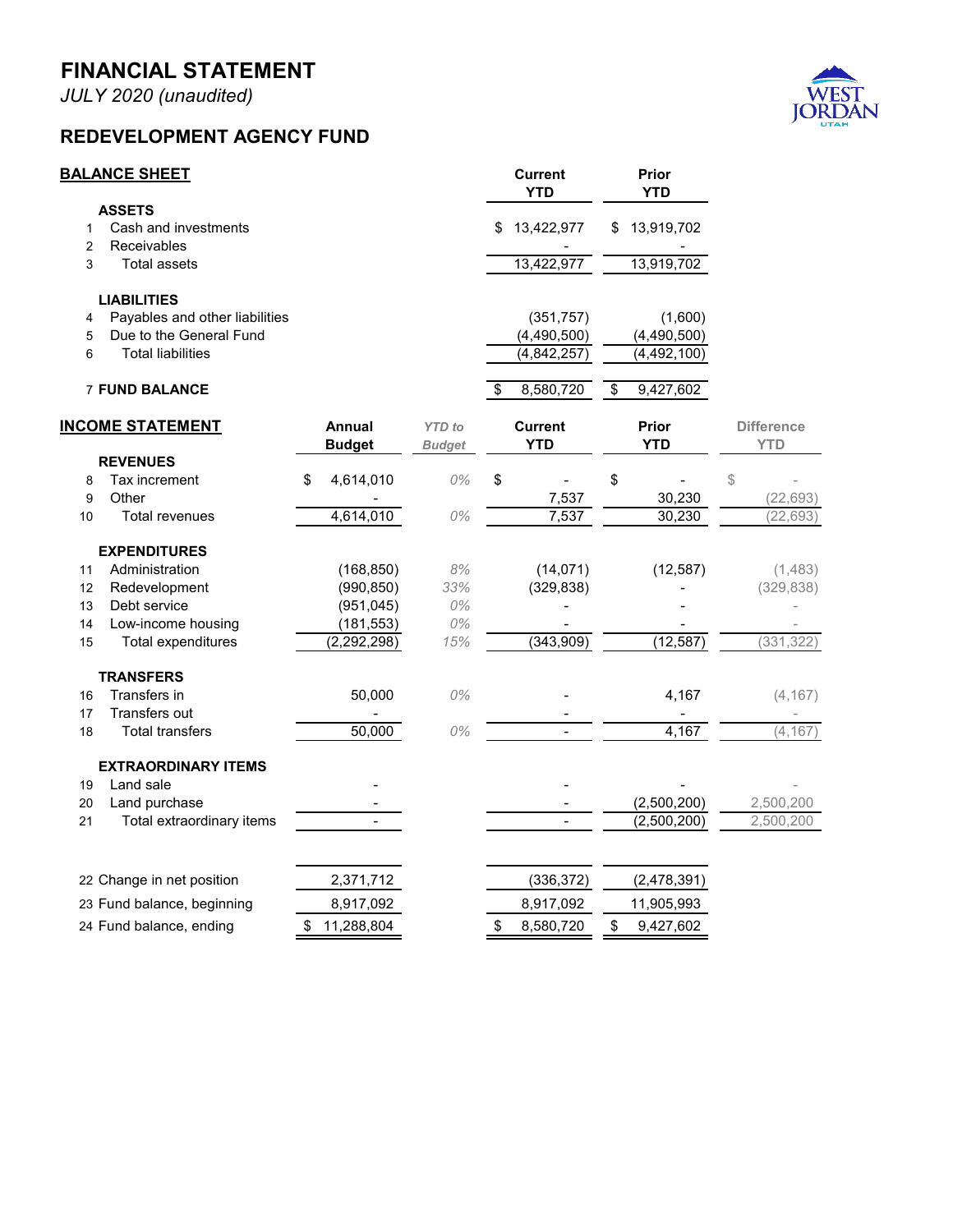*JULY 2020 (unaudited)*

#### **ROADS CAPITAL FUND**



| <b>ASSETS</b><br>Cash and investments <sup>1</sup><br>\$12,846,351<br>10,216,186<br>\$<br>1<br>Receivables<br>264,638<br>2<br>12,846,351<br><b>Total assets</b><br>10,480,824<br>3<br><b>LIABILITIES</b><br>Payables and other liabilities<br>(18, 108)<br>(825, 966)<br>4<br>(18, 108)<br>(825, 966)<br><b>Total liabilities</b><br>5<br>12,828,243<br><b>6 FUND BALANCE</b><br>9,654,858<br>\$<br><b>INCOME STATEMENT</b><br><b>Annual</b><br><b>Current</b><br><b>Prior</b><br><b>Difference</b><br><b>YTD</b> to<br><b>YTD</b><br><b>YTD</b><br><b>YTD</b><br><b>Budget</b><br><b>Budget</b><br><b>REVENUES</b><br>\$<br>Road impact Fees<br>\$<br>1,000,000<br>13%<br>133,542<br>\$<br>\$<br>186,598<br>(53,057)<br>7<br>8,741,171<br>0%<br>Intergovernmental<br>8<br>Other<br>6,965<br>16,941<br>(9,976)<br>9<br>9,741,171<br>1%<br>140,507<br>203,539<br>10<br>Total revenues<br>(63, 032)<br><b>EXPENDITURES</b><br>Shared services<br>(25, 862)<br>25,862<br>11<br>(12, 116, 410)<br>0%<br>Capital<br>(177, 419)<br>12<br>177,419<br>Other capital<br>13<br>(12, 116, 410)<br>0%<br>(203, 281)<br>203,281<br>14<br>Total expenditures<br><b>TRANSFERS</b><br>Transfers in<br>341,667<br>(341, 667)<br>15<br>Transfers out<br>16<br>341,667<br>(341, 667)<br><b>Total transfers</b><br>17<br>140,507<br>18 Change in net position<br>(2,375,239)<br>341,925<br>12,687,736<br>19 Fund balance, beginning<br>12,687,736<br>9,312,933<br>\$10,312,497<br>\$12,828,243<br>\$<br>20 Fund balance, ending<br>9,654,858 | <b>BALANCE SHEET</b> |  | <b>Current</b><br><b>YTD</b> | Prior<br><b>YTD</b> |  |
|--------------------------------------------------------------------------------------------------------------------------------------------------------------------------------------------------------------------------------------------------------------------------------------------------------------------------------------------------------------------------------------------------------------------------------------------------------------------------------------------------------------------------------------------------------------------------------------------------------------------------------------------------------------------------------------------------------------------------------------------------------------------------------------------------------------------------------------------------------------------------------------------------------------------------------------------------------------------------------------------------------------------------------------------------------------------------------------------------------------------------------------------------------------------------------------------------------------------------------------------------------------------------------------------------------------------------------------------------------------------------------------------------------------------------------------------------------------------------------------------------------------------------|----------------------|--|------------------------------|---------------------|--|
|                                                                                                                                                                                                                                                                                                                                                                                                                                                                                                                                                                                                                                                                                                                                                                                                                                                                                                                                                                                                                                                                                                                                                                                                                                                                                                                                                                                                                                                                                                                          |                      |  |                              |                     |  |
|                                                                                                                                                                                                                                                                                                                                                                                                                                                                                                                                                                                                                                                                                                                                                                                                                                                                                                                                                                                                                                                                                                                                                                                                                                                                                                                                                                                                                                                                                                                          |                      |  |                              |                     |  |
|                                                                                                                                                                                                                                                                                                                                                                                                                                                                                                                                                                                                                                                                                                                                                                                                                                                                                                                                                                                                                                                                                                                                                                                                                                                                                                                                                                                                                                                                                                                          |                      |  |                              |                     |  |
|                                                                                                                                                                                                                                                                                                                                                                                                                                                                                                                                                                                                                                                                                                                                                                                                                                                                                                                                                                                                                                                                                                                                                                                                                                                                                                                                                                                                                                                                                                                          |                      |  |                              |                     |  |
|                                                                                                                                                                                                                                                                                                                                                                                                                                                                                                                                                                                                                                                                                                                                                                                                                                                                                                                                                                                                                                                                                                                                                                                                                                                                                                                                                                                                                                                                                                                          |                      |  |                              |                     |  |
|                                                                                                                                                                                                                                                                                                                                                                                                                                                                                                                                                                                                                                                                                                                                                                                                                                                                                                                                                                                                                                                                                                                                                                                                                                                                                                                                                                                                                                                                                                                          |                      |  |                              |                     |  |
|                                                                                                                                                                                                                                                                                                                                                                                                                                                                                                                                                                                                                                                                                                                                                                                                                                                                                                                                                                                                                                                                                                                                                                                                                                                                                                                                                                                                                                                                                                                          |                      |  |                              |                     |  |
|                                                                                                                                                                                                                                                                                                                                                                                                                                                                                                                                                                                                                                                                                                                                                                                                                                                                                                                                                                                                                                                                                                                                                                                                                                                                                                                                                                                                                                                                                                                          |                      |  |                              |                     |  |
|                                                                                                                                                                                                                                                                                                                                                                                                                                                                                                                                                                                                                                                                                                                                                                                                                                                                                                                                                                                                                                                                                                                                                                                                                                                                                                                                                                                                                                                                                                                          |                      |  |                              |                     |  |
|                                                                                                                                                                                                                                                                                                                                                                                                                                                                                                                                                                                                                                                                                                                                                                                                                                                                                                                                                                                                                                                                                                                                                                                                                                                                                                                                                                                                                                                                                                                          |                      |  |                              |                     |  |
|                                                                                                                                                                                                                                                                                                                                                                                                                                                                                                                                                                                                                                                                                                                                                                                                                                                                                                                                                                                                                                                                                                                                                                                                                                                                                                                                                                                                                                                                                                                          |                      |  |                              |                     |  |
|                                                                                                                                                                                                                                                                                                                                                                                                                                                                                                                                                                                                                                                                                                                                                                                                                                                                                                                                                                                                                                                                                                                                                                                                                                                                                                                                                                                                                                                                                                                          |                      |  |                              |                     |  |
|                                                                                                                                                                                                                                                                                                                                                                                                                                                                                                                                                                                                                                                                                                                                                                                                                                                                                                                                                                                                                                                                                                                                                                                                                                                                                                                                                                                                                                                                                                                          |                      |  |                              |                     |  |
|                                                                                                                                                                                                                                                                                                                                                                                                                                                                                                                                                                                                                                                                                                                                                                                                                                                                                                                                                                                                                                                                                                                                                                                                                                                                                                                                                                                                                                                                                                                          |                      |  |                              |                     |  |
|                                                                                                                                                                                                                                                                                                                                                                                                                                                                                                                                                                                                                                                                                                                                                                                                                                                                                                                                                                                                                                                                                                                                                                                                                                                                                                                                                                                                                                                                                                                          |                      |  |                              |                     |  |
|                                                                                                                                                                                                                                                                                                                                                                                                                                                                                                                                                                                                                                                                                                                                                                                                                                                                                                                                                                                                                                                                                                                                                                                                                                                                                                                                                                                                                                                                                                                          |                      |  |                              |                     |  |
|                                                                                                                                                                                                                                                                                                                                                                                                                                                                                                                                                                                                                                                                                                                                                                                                                                                                                                                                                                                                                                                                                                                                                                                                                                                                                                                                                                                                                                                                                                                          |                      |  |                              |                     |  |
|                                                                                                                                                                                                                                                                                                                                                                                                                                                                                                                                                                                                                                                                                                                                                                                                                                                                                                                                                                                                                                                                                                                                                                                                                                                                                                                                                                                                                                                                                                                          |                      |  |                              |                     |  |
|                                                                                                                                                                                                                                                                                                                                                                                                                                                                                                                                                                                                                                                                                                                                                                                                                                                                                                                                                                                                                                                                                                                                                                                                                                                                                                                                                                                                                                                                                                                          |                      |  |                              |                     |  |
|                                                                                                                                                                                                                                                                                                                                                                                                                                                                                                                                                                                                                                                                                                                                                                                                                                                                                                                                                                                                                                                                                                                                                                                                                                                                                                                                                                                                                                                                                                                          |                      |  |                              |                     |  |
|                                                                                                                                                                                                                                                                                                                                                                                                                                                                                                                                                                                                                                                                                                                                                                                                                                                                                                                                                                                                                                                                                                                                                                                                                                                                                                                                                                                                                                                                                                                          |                      |  |                              |                     |  |
|                                                                                                                                                                                                                                                                                                                                                                                                                                                                                                                                                                                                                                                                                                                                                                                                                                                                                                                                                                                                                                                                                                                                                                                                                                                                                                                                                                                                                                                                                                                          |                      |  |                              |                     |  |
|                                                                                                                                                                                                                                                                                                                                                                                                                                                                                                                                                                                                                                                                                                                                                                                                                                                                                                                                                                                                                                                                                                                                                                                                                                                                                                                                                                                                                                                                                                                          |                      |  |                              |                     |  |
|                                                                                                                                                                                                                                                                                                                                                                                                                                                                                                                                                                                                                                                                                                                                                                                                                                                                                                                                                                                                                                                                                                                                                                                                                                                                                                                                                                                                                                                                                                                          |                      |  |                              |                     |  |
|                                                                                                                                                                                                                                                                                                                                                                                                                                                                                                                                                                                                                                                                                                                                                                                                                                                                                                                                                                                                                                                                                                                                                                                                                                                                                                                                                                                                                                                                                                                          |                      |  |                              |                     |  |
|                                                                                                                                                                                                                                                                                                                                                                                                                                                                                                                                                                                                                                                                                                                                                                                                                                                                                                                                                                                                                                                                                                                                                                                                                                                                                                                                                                                                                                                                                                                          |                      |  |                              |                     |  |
|                                                                                                                                                                                                                                                                                                                                                                                                                                                                                                                                                                                                                                                                                                                                                                                                                                                                                                                                                                                                                                                                                                                                                                                                                                                                                                                                                                                                                                                                                                                          |                      |  |                              |                     |  |

<sup>1</sup> Includes restricted cash (state funds, impact fees, bond accounts, etc)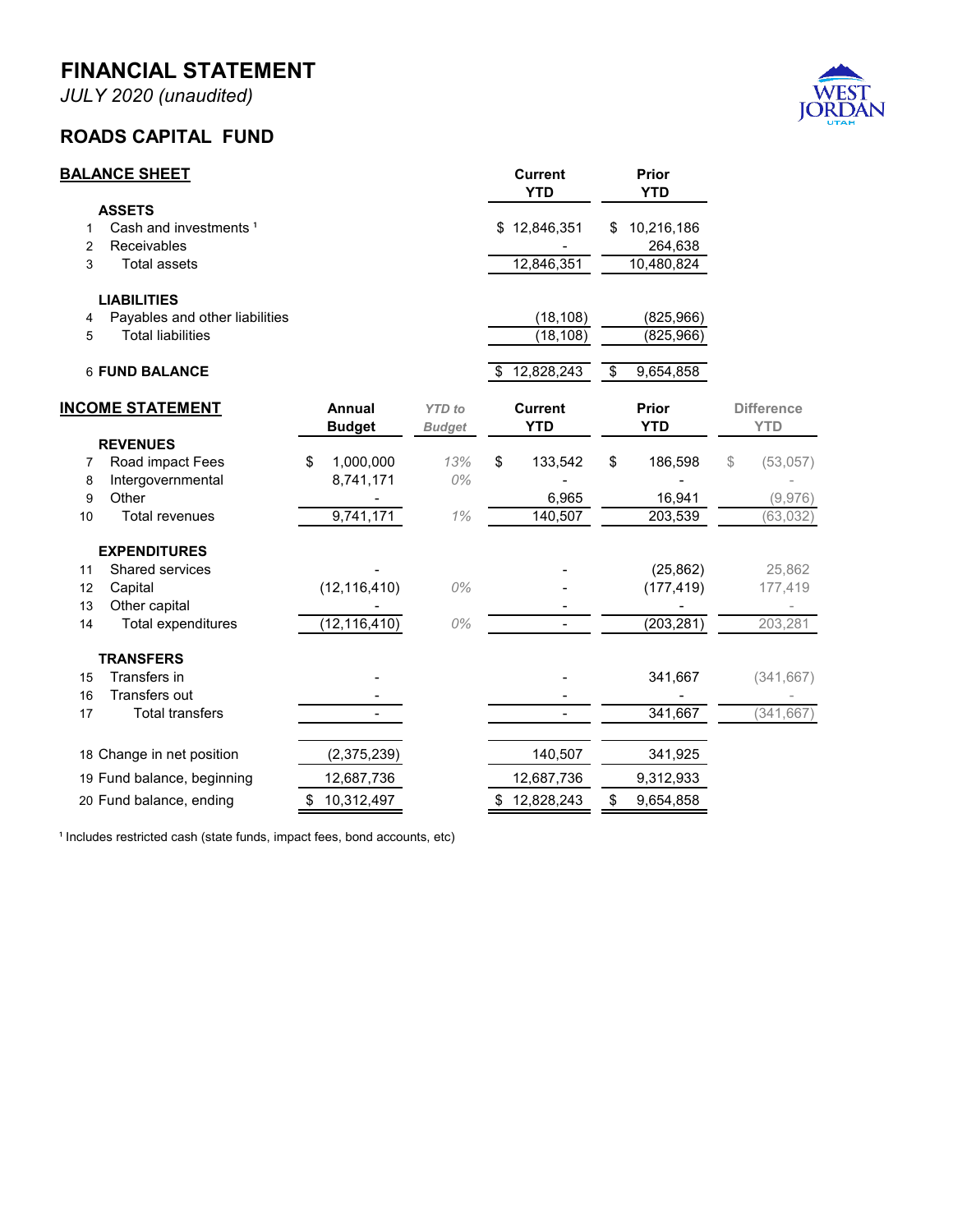*JULY 2020 (unaudited)*

#### **PARKS CAPITAL FUND**



| <b>ASSETS</b><br>Cash and investments <sup>1</sup><br>8,531,965<br>\$4,865,741<br>\$<br>1<br>8,531,965<br><b>Total assets</b><br>4,865,741<br>$\overline{2}$<br><b>LIABILITIES</b><br>Payables and other liabilities<br>(39, 978)<br>(23, 790)<br>3<br><b>Total liabilities</b><br>(39, 978)<br>(23, 790)<br>4 |                 |
|----------------------------------------------------------------------------------------------------------------------------------------------------------------------------------------------------------------------------------------------------------------------------------------------------------------|-----------------|
|                                                                                                                                                                                                                                                                                                                |                 |
|                                                                                                                                                                                                                                                                                                                |                 |
| <b>5 FUND BALANCE</b><br>8,491,987<br>\$<br>4,841,952<br>\$                                                                                                                                                                                                                                                    |                 |
| <b>INCOME STATEMENT</b><br>Annual<br><b>YTD</b> to<br><b>Current</b><br><b>Prior</b><br><b>Difference</b><br><b>YTD</b><br><b>YTD</b><br><b>YTD</b><br><b>Budget</b><br><b>Budget</b>                                                                                                                          |                 |
| <b>REVENUES</b>                                                                                                                                                                                                                                                                                                |                 |
| 700,000<br>12%<br>\$<br>Parks impact Fees<br>\$<br>83,226<br>209,532<br>(126, 306)<br>\$<br>\$<br>6                                                                                                                                                                                                            |                 |
| Intergovernmental<br>7<br>Other                                                                                                                                                                                                                                                                                |                 |
| 4,624<br>71,758<br>8<br>700,000<br><b>Total revenues</b><br>13%<br>87,850<br>281,290<br>(193, 440)<br>9                                                                                                                                                                                                        | (67, 134)       |
|                                                                                                                                                                                                                                                                                                                |                 |
| <b>EXPENDITURES</b>                                                                                                                                                                                                                                                                                            |                 |
| Shared services<br>(19, 397)<br>10                                                                                                                                                                                                                                                                             | 19,397          |
| (3,500,000)<br>0%<br>279<br>11<br>Capital<br>(19, 118)<br>$O\%$<br>(3,500,000)<br>12<br>Total expenditures                                                                                                                                                                                                     | (279)<br>19,118 |
|                                                                                                                                                                                                                                                                                                                |                 |
| <b>TRANSFERS</b>                                                                                                                                                                                                                                                                                               |                 |
| Transfers in<br>36,667<br>13                                                                                                                                                                                                                                                                                   | (36, 667)       |
| Transfers out<br>14                                                                                                                                                                                                                                                                                            |                 |
| 36,667<br><b>Total transfers</b><br>15                                                                                                                                                                                                                                                                         | (36, 667)       |
| 16 Change in net position<br>(2,800,000)<br>87,850<br>298,839                                                                                                                                                                                                                                                  |                 |
| 17 Fund balance, beginning<br>8,404,137<br>8,404,137<br>4,543,113                                                                                                                                                                                                                                              |                 |
| 18 Fund balance, ending<br>\$<br>5,604,137<br>8,491,987<br>\$4,841,952<br>\$                                                                                                                                                                                                                                   |                 |

<sup>1</sup> Includes restricted cash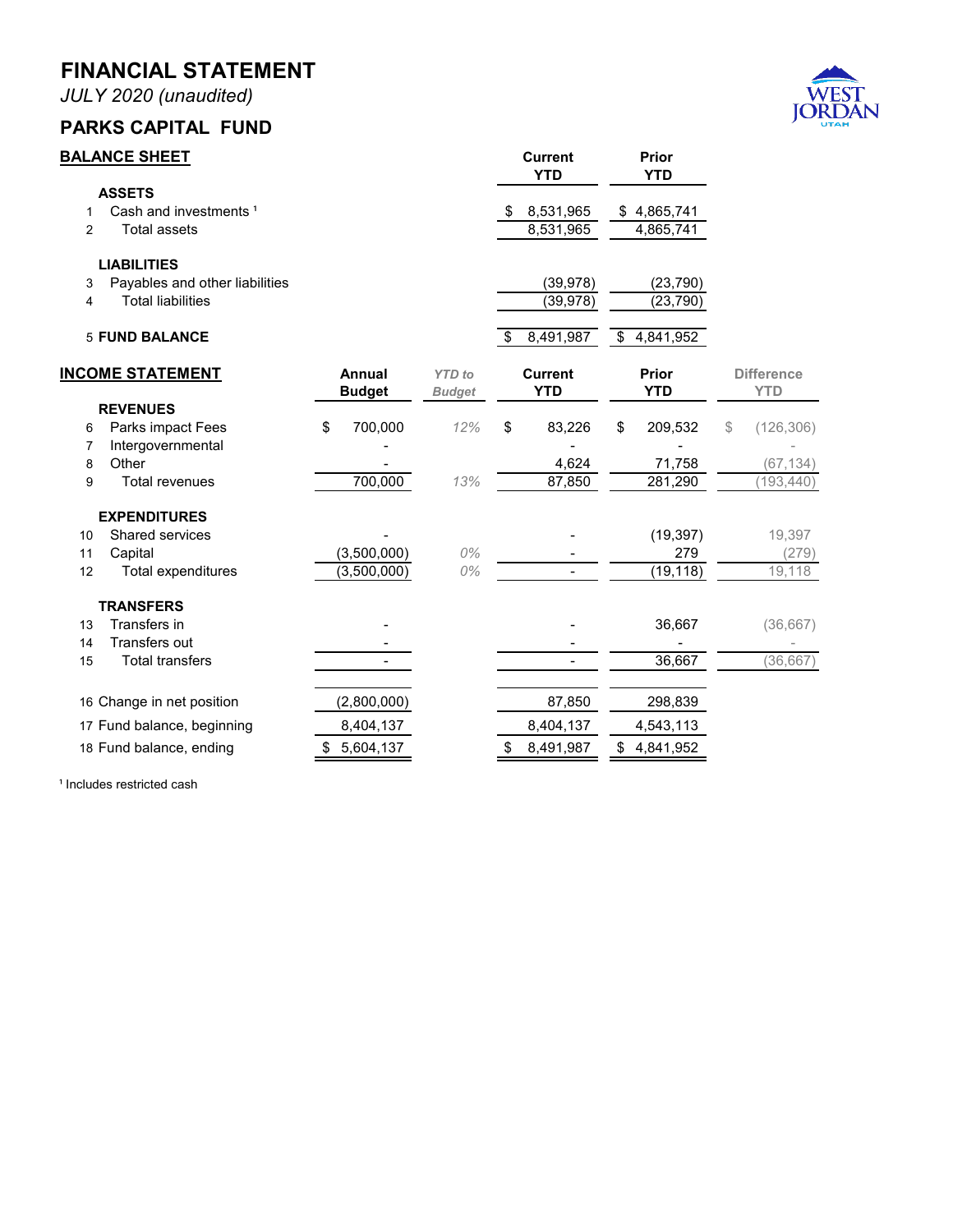*JULY 2020 (unaudited)*

#### **BUILDING CAPITAL FUND**



|        | <b>BALANCE SHEET</b>                                       |                         |                                | <b>Current</b><br><b>YTD</b> | <b>Prior</b><br><b>YTD</b> |                                 |
|--------|------------------------------------------------------------|-------------------------|--------------------------------|------------------------------|----------------------------|---------------------------------|
| 1      | <b>ASSETS</b><br>Cash and investments <sup>1</sup>         |                         |                                | \$8,213,556                  | \$8,692,364                |                                 |
| 2      | <b>Total assets</b>                                        |                         |                                | 8,213,556                    | 8,692,364                  |                                 |
|        | <b>LIABILITIES</b>                                         |                         |                                |                              |                            |                                 |
| 3<br>4 | Payables and other liabilities<br><b>Total liabilities</b> |                         |                                | (20,001)<br>(20,001)         |                            |                                 |
|        | <b>5 FUND BALANCE</b>                                      |                         |                                | \$8,193,555                  | \$8,692,364                |                                 |
|        | <b>INCOME STATEMENT</b>                                    | Annual<br><b>Budget</b> | <b>YTD</b> to<br><b>Budget</b> | <b>Current</b><br><b>YTD</b> | <b>Prior</b><br><b>YTD</b> | <b>Difference</b><br><b>YTD</b> |
|        | <b>REVENUES</b>                                            |                         |                                |                              |                            |                                 |
| 6      | Grants                                                     | \$                      |                                | \$                           | \$                         | \$                              |
| 7      | Other                                                      |                         |                                | 4,497                        | 15,617                     | (11, 120)                       |
| 8      | <b>Total revenues</b>                                      | $\blacksquare$          |                                | 4,497                        | 15,617                     | (11, 120)                       |
|        | <b>EXPENDITURES</b>                                        |                         |                                |                              |                            |                                 |
| 9      | Maintenance                                                | (950,000)               |                                | (16, 698)                    |                            | (16, 698)                       |
| 10     | Capital                                                    | (5,700,000)             |                                |                              |                            |                                 |
| 11     | Total expenditures                                         | (6,650,000)             |                                | (16, 698)                    |                            | (16, 698)                       |
|        | <b>TRANSFERS</b>                                           |                         |                                |                              |                            |                                 |
| 12     | Transfers in                                               |                         |                                |                              | 4,167                      | (4, 167)                        |
| 13     | <b>Transfers out</b>                                       |                         |                                |                              | (36, 667)                  | 36,667                          |
| 14     | <b>Total transfers</b>                                     |                         |                                |                              | (32, 500)                  | 32,500                          |
|        | 15 Change in net position                                  | (6,650,000)             |                                | (12, 201)                    | (16, 883)                  |                                 |
|        | 16 Fund balance, beginning                                 | 8,205,756               |                                | 8,205,756                    | 8,709,247                  |                                 |
|        | 17 Fund balance, ending                                    | \$<br>1,555,756         |                                | \$8,193,555                  | \$8,692,364                |                                 |
|        |                                                            |                         |                                |                              |                            |                                 |

<sup>1</sup> Includes restricted cash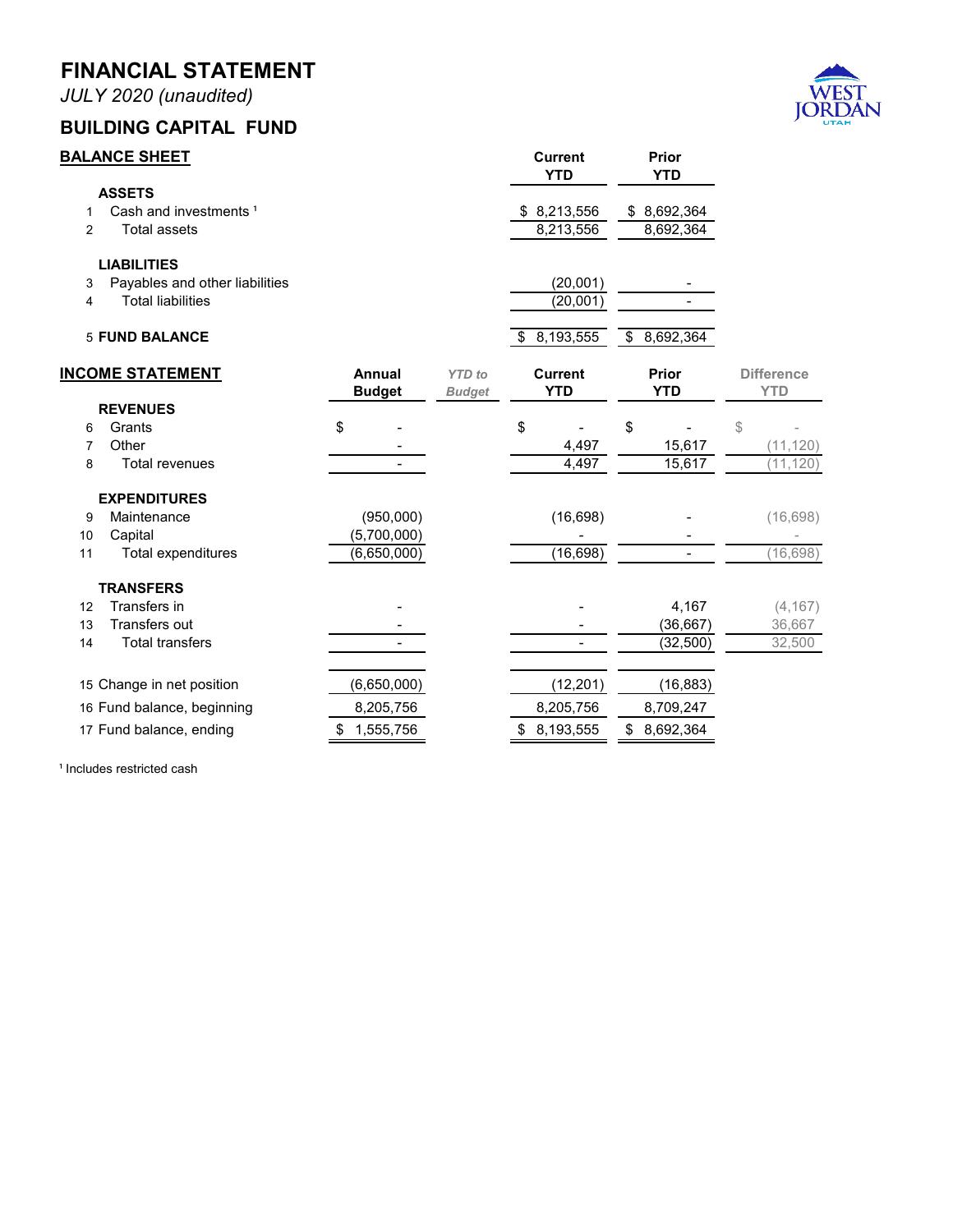*JULY 2020 (unaudited)*

#### **POLICE IMPACT FEE FUND**



| <b>BALANCE SHEET</b>                                   |                         |                                | <b>Current</b><br><b>YTD</b> |                         | Prior<br><b>YTD</b> |                                 |                     |
|--------------------------------------------------------|-------------------------|--------------------------------|------------------------------|-------------------------|---------------------|---------------------------------|---------------------|
| <b>ASSETS</b><br>1 Cash and investments                |                         |                                | \$<br>46,353                 | \$                      | 4,520               |                                 |                     |
| 2 Total assets                                         |                         |                                | 46,353                       |                         | 4,520               |                                 |                     |
| <b>LIABILITIES</b><br>3 Payables and other liabilities |                         |                                | (378)                        |                         |                     |                                 |                     |
| 4 Total liabilities                                    |                         |                                | (378)                        |                         |                     |                                 |                     |
| <b>5 FUND BALANCE</b>                                  |                         |                                | \$<br>45,975                 | $\overline{\mathbf{3}}$ | 4,520               |                                 |                     |
| <b>INCOME STATEMENT</b>                                | Annual<br><b>Budget</b> | <b>YTD</b> to<br><b>Budget</b> | <b>Current</b><br><b>YTD</b> |                         | Prior<br><b>YTD</b> | <b>Difference</b><br><b>YTD</b> | <b>Diff</b><br>$\%$ |
| <b>REVENUES</b>                                        |                         |                                |                              |                         |                     |                                 |                     |
| Police impact fee<br>6                                 | \$<br>70,000            |                                | \$<br>8,154                  | \$                      | 14,317              | \$<br>(6, 164)                  |                     |
| Other<br>7                                             |                         |                                | 21                           |                         |                     | 21                              |                     |
| <b>Total revenues</b><br>8                             | 70,000                  | 12%                            | 8,175                        |                         | 14,317              | (6, 143)                        | $-43%$              |
| <b>DEBT SERVICE</b>                                    |                         |                                |                              |                         |                     |                                 |                     |
| Debt service<br>9                                      | (101, 263)              |                                |                              |                         |                     |                                 |                     |
| Total expenditures<br>10                               | (101, 263)              | $O\%$                          | $\overline{\phantom{0}}$     |                         |                     | $\overline{\phantom{a}}$        |                     |
| 11 Change in net position                              | (31, 263)               |                                | 8,175                        |                         | 14,317              |                                 |                     |
| 12 Fund balance, beginning                             | 37,800                  |                                | 37,800                       |                         | (9,797)             |                                 |                     |
| 13 Fund balance, ending                                | \$<br>6,537             |                                | \$<br>45,975                 | \$                      | 4,520               |                                 |                     |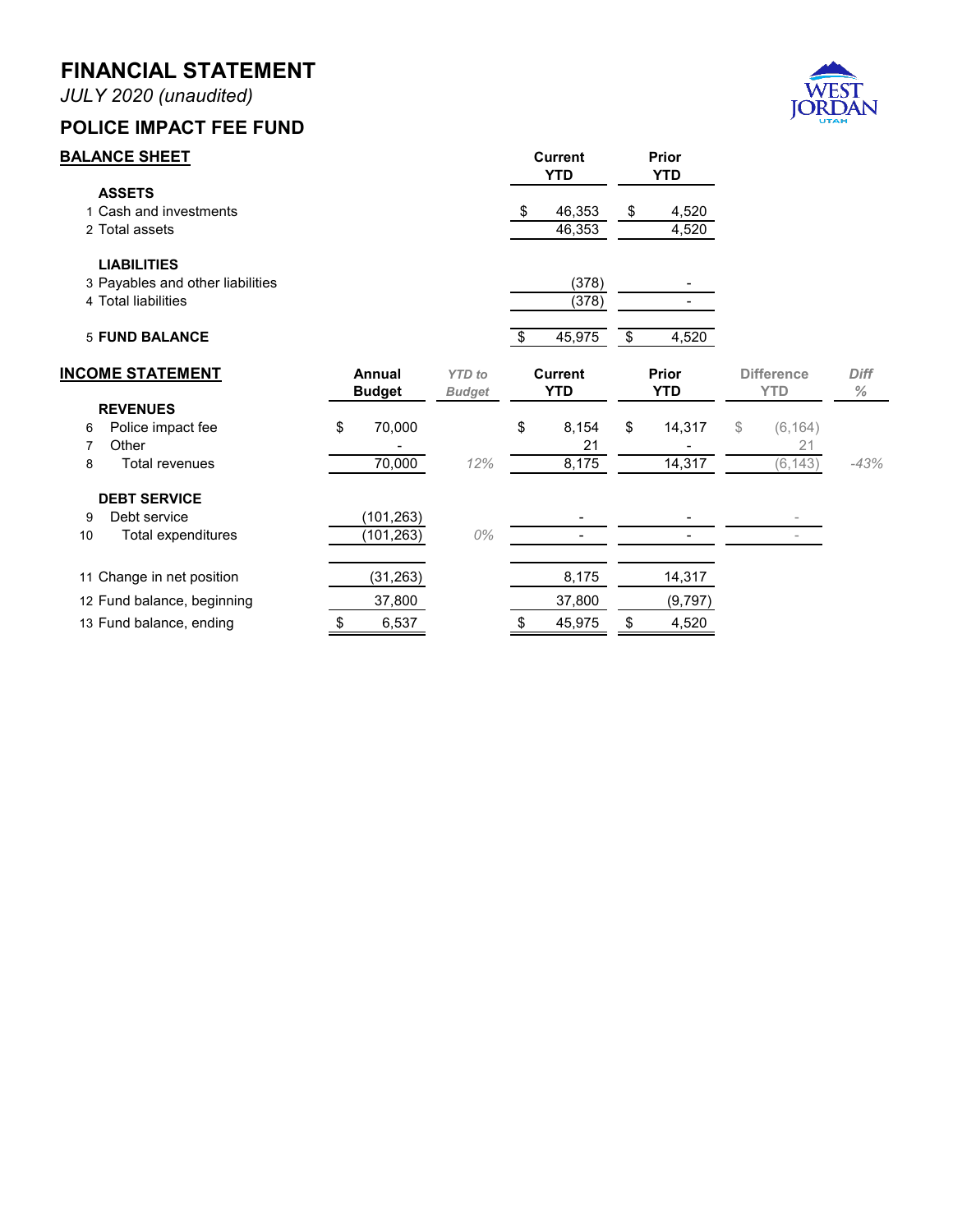*JULY 2020 (unaudited)*

# **FIRE IMPACT FEE FUND**



|    | <b>BALANCE SHEET</b>                                                          |    |                         |                                | <b>Current</b><br><b>YTD</b> |                              | Prior<br><b>YTD</b>          |                                 |                     |
|----|-------------------------------------------------------------------------------|----|-------------------------|--------------------------------|------------------------------|------------------------------|------------------------------|---------------------------------|---------------------|
|    | <b>ASSETS</b><br>1 Cash and investments<br>2 Total assets                     |    |                         |                                | \$                           | 8,099<br>8,099               | \$<br>(90, 453)<br>(90, 453) |                                 |                     |
|    | <b>LIABILITIES</b><br>3 Payables and other liabilities<br>4 Total liabilities |    |                         |                                |                              | (546)<br>(546)               |                              |                                 |                     |
|    | <b>5 FUND BALANCE</b>                                                         |    |                         |                                | \$                           | 7,553                        | \$<br>(90, 453)              |                                 |                     |
|    | <b>INCOME STATEMENT</b>                                                       |    | Annual<br><b>Budget</b> | <b>YTD</b> to<br><b>Budget</b> |                              | <b>Current</b><br><b>YTD</b> | <b>Prior</b><br><b>YTD</b>   | <b>Difference</b><br><b>YTD</b> | <b>Diff</b><br>$\%$ |
|    | <b>REVENUES</b>                                                               |    |                         |                                |                              |                              |                              |                                 |                     |
| 6  | Fire impact fees                                                              | \$ | 40,000                  |                                | \$                           | 26,910                       | \$<br>16,718                 | \$<br>10,193                    |                     |
| 7  | Other                                                                         |    |                         |                                |                              | (10)                         |                              | (10)                            |                     |
| 8  | <b>Total revenues</b>                                                         |    | 40,000                  | 67%                            |                              | 26,900                       | 16,718                       | 10,183                          | 61%                 |
|    | <b>DEBT SERVICE</b>                                                           |    |                         |                                |                              |                              |                              |                                 |                     |
| 9  | Debt service                                                                  |    | (146, 269)              |                                |                              |                              |                              |                                 |                     |
| 10 | Total expenditures                                                            |    | (146, 269)              | $0\%$                          |                              |                              |                              | $\overline{\phantom{0}}$        |                     |
|    | 11 Change in net position                                                     |    | (106, 269)              |                                |                              | 26,900                       | 16,718                       |                                 |                     |
|    | 12 Fund balance, beginning                                                    |    | (19, 347)               |                                |                              | (19, 347)                    | (107,171)                    |                                 |                     |
|    | 13 Fund balance, ending                                                       | \$ | (125, 616)              |                                | \$                           | 7,553                        | (90, 453)                    |                                 |                     |
|    |                                                                               |    |                         |                                |                              |                              |                              |                                 |                     |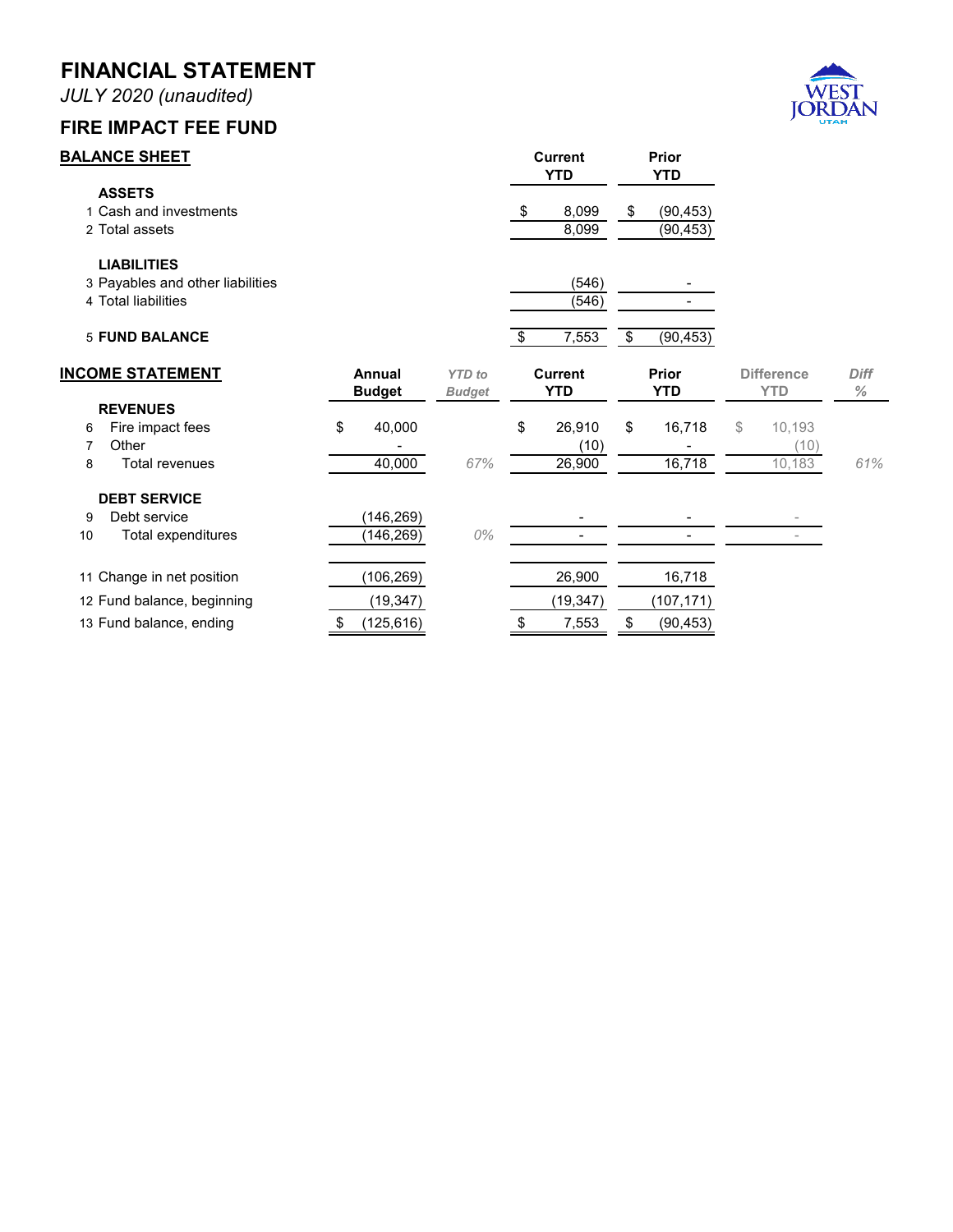*JULY 2020 (unaudited)*

#### **CDBG FUND**



| <b>BALANCE SHEET</b>                                                                                          |                                       |                                | <b>Current</b><br><b>YTD</b>                 | <b>Prior</b><br><b>YTD</b>                        |                                          |
|---------------------------------------------------------------------------------------------------------------|---------------------------------------|--------------------------------|----------------------------------------------|---------------------------------------------------|------------------------------------------|
| <b>ASSETS</b><br>1 Cash and investments<br>2 Restricted cash<br>3 Receivables<br>4 Total assets               |                                       |                                | \$ (22,630)<br>110,542<br>749,138<br>837,050 | \$<br>(259, 785)<br>165,837<br>798,260<br>704,312 |                                          |
| <b>LIABILITIES</b><br>5 Payables and other liabilities<br>6 Total liabilities                                 |                                       |                                | (7, 392)<br>(7, 392)                         | (35)<br>(35)                                      |                                          |
| <b>7 FUND BALANCE</b>                                                                                         |                                       |                                | 829,658                                      | 704,277                                           |                                          |
| <b>INCOME STATEMENT</b>                                                                                       | <b>Annual</b><br><b>Budget</b>        | <b>YTD</b> to<br><b>Budget</b> | <b>Current</b><br><b>YTD</b>                 | Prior<br><b>YTD</b>                               | <b>Difference</b><br><b>YTD</b>          |
| <b>REVENUES</b><br>8 Grants (CDBG)<br>9 Program revenue<br>10 Other                                           | 1,056,248<br>\$                       |                                | \$                                           | \$                                                | \$                                       |
| <b>Total revenues</b><br>11                                                                                   | 1,056,248                             | 0%                             | 75<br>$\overline{75}$                        | (234)<br>(234)                                    | 310<br>310                               |
| <b>EXPENDITURES</b><br>12 Administration<br>13 Program support<br>14 Debt service<br>Total expenditures<br>15 | (82,064)<br>(974, 184)<br>(1,056,248) | 9%<br>1%<br>2%                 | (6,984)<br>(10, 611)<br>(17, 595)            | (6, 266)<br>(157, 558)<br>(163, 823)              | (718)<br>(10, 611)<br>157,558<br>146,229 |
| 16 Change in net position                                                                                     |                                       |                                | (17, 519)                                    | (164, 058)                                        |                                          |
| 17 Reserves, beginning                                                                                        | 847,177                               |                                | 847,177                                      | 868,335<br>\$                                     |                                          |
| 18 Reserves, ending                                                                                           | \$<br>847,177                         |                                | \$ 829,658                                   | 704,277                                           |                                          |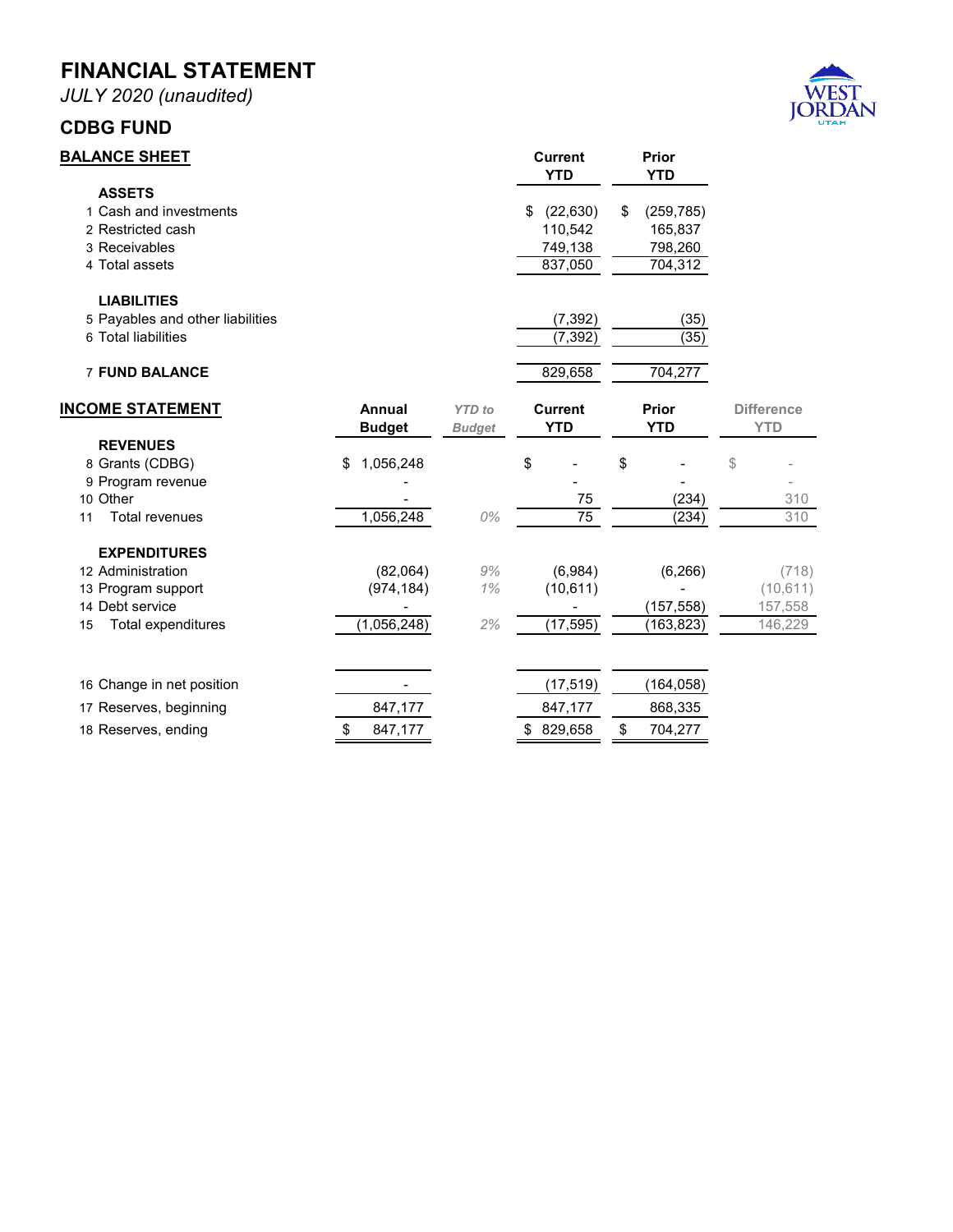*JULY 2020 (unaudited)*

# **GRANTS FUND**



| <b>BALANCE SHEET</b>                                                          |                                |                                | <b>Current</b><br><b>YTD</b> | <b>Prior</b><br><b>YTD</b> |                                 |
|-------------------------------------------------------------------------------|--------------------------------|--------------------------------|------------------------------|----------------------------|---------------------------------|
| <b>ASSETS</b><br>1 Cash and investments                                       |                                |                                | \$<br>1,500                  | \$                         |                                 |
| 2 Receivables<br>3 Total assets                                               |                                |                                | 1,500                        |                            |                                 |
| <b>LIABILITIES</b><br>4 Payables and other liabilities<br>5 Total liabilities |                                |                                |                              |                            |                                 |
| <b>6 FUND BALANCE</b>                                                         |                                |                                | 1,500                        |                            |                                 |
| <b>INCOME STATEMENT</b>                                                       | <b>Annual</b><br><b>Budget</b> | <b>YTD</b> to<br><b>Budget</b> | <b>Current</b><br><b>YTD</b> | Prior<br><b>YTD</b>        | <b>Difference</b><br><b>YTD</b> |
| <b>REVENUES</b>                                                               |                                |                                |                              |                            |                                 |
| 7 Donations<br>8 CARES Act                                                    | 3,400,000<br>\$                |                                | \$<br>1,500                  | \$                         | \$<br>1,500                     |
| <b>Total revenues</b><br>9                                                    | 3,400,000                      |                                | 1,500                        |                            | 1,500                           |
| <b>EXPENDITURES</b>                                                           |                                |                                |                              |                            |                                 |
| 10 Donations                                                                  |                                |                                |                              |                            |                                 |
| 11 CARES Act                                                                  | (3,400,000)                    |                                |                              |                            |                                 |
| 12 VFAST Grant                                                                |                                |                                |                              |                            |                                 |
| Total expenditures<br>13                                                      | (3,400,000)                    |                                |                              |                            |                                 |
| 14 Change in net position                                                     |                                |                                | 1,500                        |                            |                                 |
| 15 Reserves, beginning                                                        |                                |                                |                              |                            |                                 |
| 16 Reserves, ending                                                           | \$                             |                                | \$<br>1,500                  | \$                         |                                 |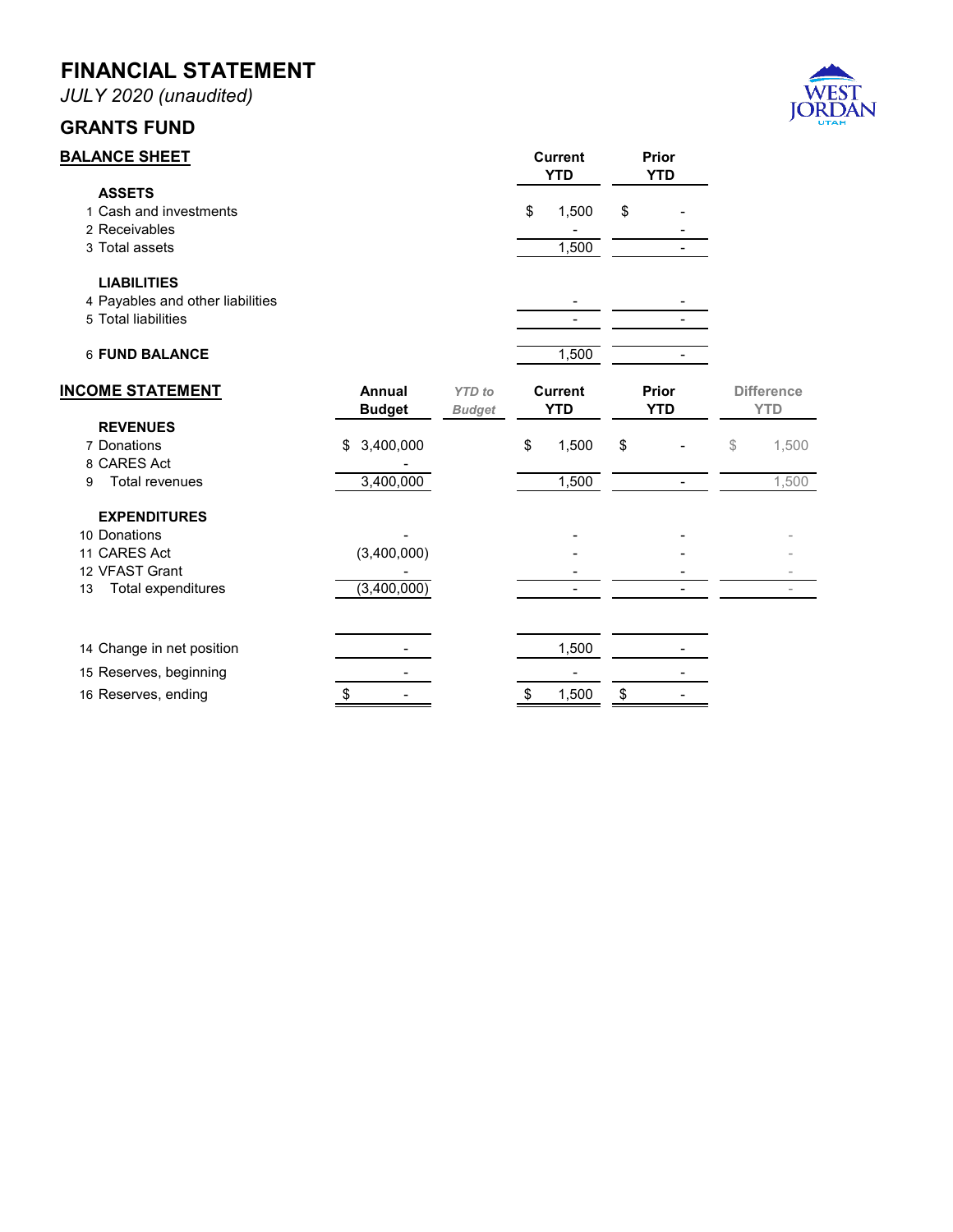*JULY 2020 (unaudited)*

#### **WATER FUND**



|        | <b>BALANCE SHEET</b>                       |                  |               | <b>Current</b>    |                         | Prior                      |                   |             |
|--------|--------------------------------------------|------------------|---------------|-------------------|-------------------------|----------------------------|-------------------|-------------|
|        |                                            |                  |               | <b>YTD</b>        |                         | <b>YTD</b>                 |                   |             |
|        | <b>ASSETS</b>                              |                  |               |                   |                         |                            |                   |             |
| 1      | Cash and investments <sup>1</sup>          |                  |               | \$<br>4,689,137   | \$                      | (1,411,811)                |                   |             |
| 2      | Restricted cash - Bond proceeds            |                  |               | 2,453,814         |                         | 7,456,177                  |                   |             |
| 3      | Receivables                                |                  |               | 4,478,673         |                         | 3,766,159                  |                   |             |
| 4      | Inventory                                  |                  |               | 1,839,093         |                         | 1,573,450                  |                   |             |
| 5<br>6 | Capital assets, net<br><b>Total assets</b> |                  |               | 107,733,771       |                         | 101,376,302<br>112,760,278 |                   |             |
|        |                                            |                  |               | 121,194,488       |                         |                            |                   |             |
|        | <b>LIABILITIES</b>                         |                  |               |                   |                         |                            |                   |             |
| 7      | Payables and other liabilities             |                  |               | (1,362,634)       |                         | (386, 028)                 |                   |             |
| 8      | OPEB & pension liabilties                  |                  |               | (128, 032)        |                         | (162, 787)                 |                   |             |
| 9      | Bonds payable<br><b>Total liabilities</b>  |                  |               | (9,485,000)       |                         | (11, 150, 000)             |                   |             |
| 10     |                                            |                  |               | (10, 975, 666)    |                         | (11,698,815)               |                   |             |
|        | <b>NET POSITION</b>                        |                  |               |                   |                         |                            |                   |             |
| 11     | Net investment, capital assets             |                  |               | 98,248,771        |                         | 90,226,302                 |                   |             |
| 12     | Restricted, bond proceeds                  |                  |               | 2,453,814         |                         | 7,456,177                  |                   |             |
| 13     | Unrestricted                               |                  |               | 9,516,237         |                         | 3,378,983                  |                   |             |
| 14     | Total net position                         |                  |               | \$<br>110,218,822 | $\overline{\mathbf{3}}$ | 101,061,463                |                   |             |
|        | <b>INCOME STATEMENT</b>                    | Annual           | <b>YTD</b> to | <b>Current</b>    |                         | <b>Prior</b>               | <b>Difference</b> | <b>Diff</b> |
|        |                                            | <b>Budget</b>    | <b>Budget</b> | <b>YTD</b>        |                         | <b>YTD</b>                 | <b>YTD</b>        | $\%$        |
|        | <b>REVENUES</b>                            |                  |               |                   |                         |                            |                   |             |
| 15     | Water sales                                | 27,200,000<br>\$ | 11%           | \$<br>2,944,900   | \$                      | 3,039,333                  | \$<br>(94, 432)   | $-3%$       |
| 16     | Impact fees                                | 1,000,000        | 9%            | 92,012            |                         | 129,787                    | (37, 775)         | $-29%$      |
| 17     | Other                                      |                  |               | 7,143             |                         | 13,215                     | (6,072)           | $-46%$      |
| 18     | <b>Total revenues</b>                      | 28,200,000       | 11%           | 3,044,055         |                         | 3,182,335                  | (138, 280)        | $-4%$       |
|        | <b>EXPENSES</b>                            |                  |               |                   |                         |                            |                   |             |
| 19     | Personnel                                  | (2,002,021)      | 4%            | (73, 652)         |                         | (80, 960)                  | 7,307             | $-9%$       |
| 20     | Operations                                 | (4,351,690)      | 2%            | (80, 403)         |                         | (63, 867)                  | (16, 536)         | 26%         |
| 21     | Water purchase                             | (12,000,000)     | 0%            |                   |                         |                            |                   |             |
| 22     | Shared services                            | (2,488,494)      | 5%            | (129, 715)        |                         | (173, 789)                 | 44,074            | $-25%$      |
| 23     | Debt service                               | (1,920,780)      | 0%            |                   |                         |                            |                   |             |
| 24     | Total expenditures                         | (22,762,985)     | 1%            | (283, 770)        |                         | (318, 615)                 | 34,845            | $-11%$      |
|        | <b>CAPITAL OUTLAY</b>                      |                  |               |                   |                         |                            |                   |             |
| 25     | Capital                                    | (3,950,000)      |               | (472, 261)        |                         |                            | (472, 261)        |             |
| 26     | Other capital                              | (24, 750)        |               |                   |                         |                            |                   |             |
| 27     | Total capital outlay                       | (3,974,750)      | 12%           | (472, 261)        |                         |                            | (472, 261)        |             |
|        | <b>TRANSFERS</b>                           |                  |               |                   |                         |                            |                   |             |
| 28     | Transfers in                               |                  |               |                   |                         |                            |                   |             |
| 29     | Transfers out                              | (1,312,500)      |               | (147, 238)        |                         |                            | (147, 238)        |             |
| 30     | <b>Total transfers</b>                     | (1, 312, 500)    | 11%           | (147, 238)        |                         |                            | (147, 238)        |             |
|        |                                            |                  |               |                   |                         |                            |                   |             |
|        | 31 Change in net position                  | 149,765          |               | 2,140,786         |                         | 2,863,720                  |                   |             |
|        | 32 Reserves, beginning                     | 108,078,036      |               | 108,078,036       |                         | 98,197,743                 |                   |             |
|        | 33 Reserves, ending                        | \$108,227,801    |               | \$110,218,822     |                         | \$101,061,463              |                   |             |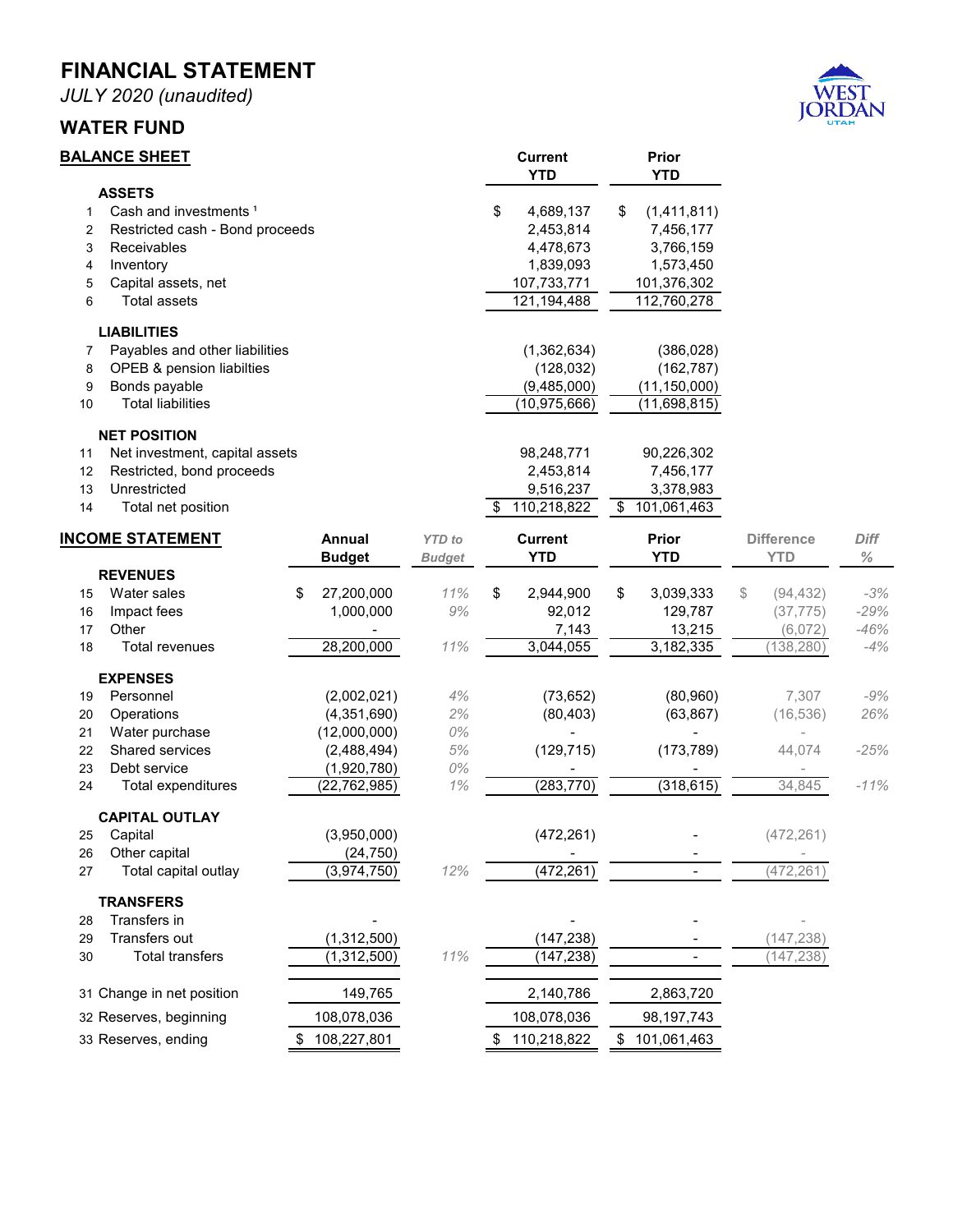*JULY 2020 (unaudited)*

#### **WASTEWATER FUND**



|                       | <b>BALANCE SHEET</b>                                                                                                                           |                                                           |                                | <b>Current</b><br><b>YTD</b>                                           | Prior<br><b>YTD</b>                                                  |                                                  |                               |
|-----------------------|------------------------------------------------------------------------------------------------------------------------------------------------|-----------------------------------------------------------|--------------------------------|------------------------------------------------------------------------|----------------------------------------------------------------------|--------------------------------------------------|-------------------------------|
| 1<br>3<br>4<br>5<br>6 | <b>ASSETS</b><br>Cash and investments <sup>1</sup><br>Receivables<br>Investment in joint venture<br>Capital assets, net<br><b>Total assets</b> |                                                           |                                | 7,879,353<br>\$<br>1,217,958<br>28,699,556<br>41,298,289<br>79,095,157 | 7,300,703<br>\$<br>923,125<br>26,134,534<br>40,203,797<br>74,562,159 |                                                  |                               |
| 7<br>8<br>9           | <b>LIABILITIES</b><br>Payables and other liabilities<br>OPEB & pension liabilties<br><b>Total liabilities</b>                                  |                                                           |                                | (1, 123, 815)<br>(86, 941)<br>(1, 210, 756)                            | (284, 781)<br>(106, 226)<br>(391,007)                                |                                                  |                               |
| 10<br>11<br>12        | <b>NET POSITION</b><br>Net investment, capital assets<br>Net position<br>Total net position                                                    |                                                           |                                | 69,997,846<br>7,886,555<br>77,884,401<br>\$                            | 66,338,331<br>7,832,820<br>74,171,151<br>\$                          |                                                  |                               |
|                       | <b>INCOME STATEMENT</b>                                                                                                                        | <b>Annual</b><br><b>Budget</b>                            | <b>YTD</b> to<br><b>Budget</b> | <b>Current</b><br><b>YTD</b>                                           | <b>Prior</b><br><b>YTD</b>                                           | <b>Difference</b><br><b>YTD</b>                  | Diff<br>$\%$                  |
| 13<br>14<br>16<br>17  | <b>REVENUES</b><br>Wastewater fees<br>Impact fees<br>Other<br><b>Total revenues</b>                                                            | 12,420,000<br>\$<br>700,000<br>13,120,000                 | 8%<br>10%<br>$8%$              | \$<br>939,926<br>72,206<br>4,112<br>1,016,244                          | 928,247<br>\$<br>107,010<br>12,995<br>1,048,251                      | 11,679<br>\$<br>(34, 804)<br>(8,882)<br>(32,007) | 1%<br>$-33%$<br>$-3%$         |
| 18<br>19<br>20<br>21  | <b>EXPENSES</b><br>Personnel<br>Operations<br>Wastewater treatment<br>Shared services                                                          | (1, 223, 372)<br>(1,087,511)<br>(6,500,000)<br>(959, 303) | $5%$<br>6%<br>8%<br>5%         | (59, 388)<br>(62, 584)<br>(519,660)<br>(46, 920)                       | (58, 936)<br>(71, 661)<br>(464, 599)<br>(88, 038)                    | (453)<br>9,077<br>(55,061)<br>41,118             | 1%<br>$-13%$<br>12%<br>$-47%$ |
| 22                    | Total expenditures<br><b>CAPITAL OUTLAY</b>                                                                                                    | (9,770,186)                                               | 7%                             | (688, 552)                                                             | (683, 234)                                                           | (5,318)                                          | 1%                            |
| 23<br>24<br>25        | Capital<br>Other capital<br>Total capital outlay                                                                                               | (6, 253, 752)<br>(6, 253, 752)                            |                                | $\overline{\phantom{a}}$                                               |                                                                      |                                                  |                               |
|                       | <b>TRANSFERS</b><br>Transfers in<br>Transfers out<br><b>Total transfers</b>                                                                    | (621,000)<br>(621,000)                                    | $8\%$                          | (46,996)<br>(46, 996)                                                  |                                                                      | (46,996)<br>(46,996)                             |                               |
|                       | 25 Change in net position<br>26 Net position, beginning                                                                                        | (3,524,938)<br>77,603,705                                 |                                | 280,696<br>77,603,705                                                  | 365,017<br>73,806,134                                                |                                                  |                               |
|                       | 27 Net position, ending                                                                                                                        | 74,078,767                                                |                                | 77,884,401<br>S.                                                       | 74,171,151<br>\$                                                     |                                                  |                               |

<sup>1</sup> Includes restricted cash (impact fees)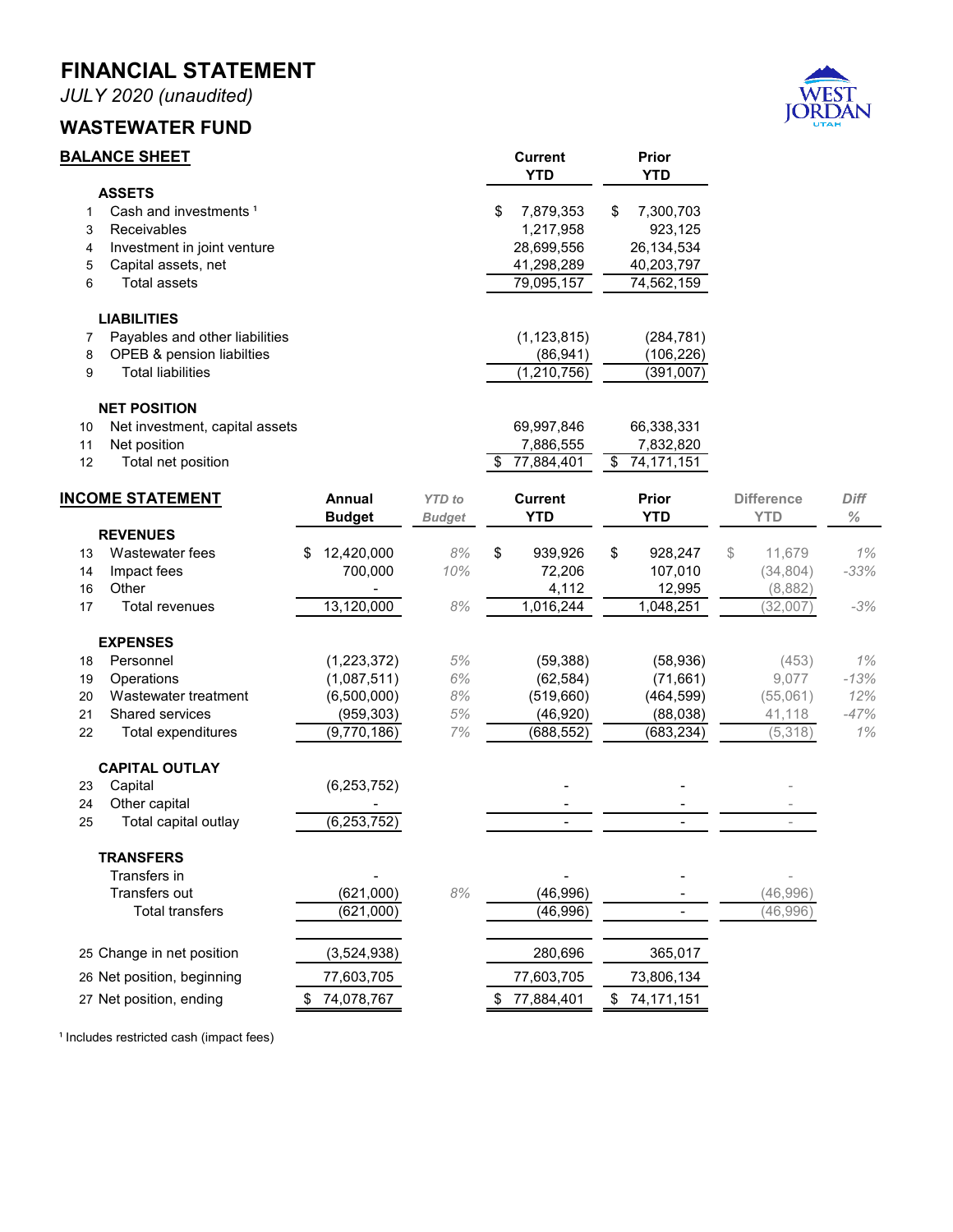*JULY 2020 (unaudited)*

#### **SOLID WASTE FUND**



| <b>BALANCE SHEET</b> |                                |                 |               | <b>Current</b><br><b>YTD</b> | Prior<br><b>YTD</b> |                   |        |
|----------------------|--------------------------------|-----------------|---------------|------------------------------|---------------------|-------------------|--------|
|                      | <b>ASSETS</b>                  |                 |               |                              |                     |                   |        |
| 1                    | Cash and investments           |                 |               | \$<br>367,374                | \$<br>350,157       |                   |        |
| 2                    | Receivables                    |                 |               | 653,466                      | 558,575             |                   |        |
| 3                    | Investment in joint venture    |                 |               | 6,236,404                    | 5,743,577           |                   |        |
| $\overline{4}$       | <b>Total assets</b>            |                 |               | 7,257,243                    | 6,652,309           |                   |        |
|                      | <b>LIABILITIES</b>             |                 |               |                              |                     |                   |        |
| 5                    | Payables and other liabilities |                 |               | (2, 174)                     | (3,803)             |                   |        |
| 6                    | OPEB & pension liabilties      |                 |               | (14, 052)                    | (19, 150)           |                   |        |
| $\overline{7}$       | <b>Total liabilities</b>       |                 |               | (16, 226)                    | (22, 953)           |                   |        |
|                      | <b>NET POSITION</b>            |                 |               |                              |                     |                   |        |
| 8                    | Net investment, capital assets |                 |               | 6,236,404                    | 5,743,577           |                   |        |
| 9                    | Net position                   |                 |               | 1,004,614                    | 885,780             |                   |        |
| 10                   | Total net position             |                 |               | \$<br>7,241,018              | \$<br>6,629,357     |                   |        |
|                      | <b>INCOME STATEMENT</b>        | Annual          | <b>YTD</b> to | <b>Current</b>               | Prior               | <b>Difference</b> | Diff   |
|                      |                                | <b>Budget</b>   | Budget        | <b>YTD</b>                   | <b>YTD</b>          | <b>YTD</b>        | ℅      |
|                      | <b>REVENUES</b>                |                 |               |                              |                     |                   |        |
| 11                   | <b>Collection fees</b>         | 5,875,000<br>\$ | 8%            | \$<br>463,500                | \$<br>386,191       | \$<br>77,309      |        |
| 12                   | Other                          |                 |               | 230                          | 610                 | (380)             |        |
| 13                   | Total revenues                 | 5,875,000       | $8\%$         | 463,731                      | 386,801             | 76,929            | 20%    |
|                      | <b>EXPENDITURES</b>            |                 |               |                              |                     |                   |        |
| 14                   | Personnel                      | (239, 043)      | 3%            | (7,970)                      | (8, 122)            | 152               |        |
| 15                   | Operations                     | (448, 952)      | 3%            | (15, 421)                    | (22, 628)           | 7,207             |        |
| 16                   | <b>Collection services</b>     | (3,546,100)     | $0\%$         |                              |                     |                   |        |
| 17                   | Landfill                       | (876,000)       | 0%            |                              |                     |                   |        |
| 18                   | Shared services                | (614, 537)      | 5%            | (33, 124)                    | (33, 347)           | 223               |        |
| 19                   | Total expenditures             | (5, 724, 632)   | 1%            | (56, 515)                    | (64, 097)           | 7,582             | $-12%$ |
|                      | <b>TRANSFERS</b>               |                 |               |                              |                     |                   |        |
| 20                   | Transfers in                   |                 |               |                              |                     |                   |        |
| 21                   | Transfers out                  | (291, 250)      | 8%            | (23, 175)                    |                     | (23, 175)         |        |
| 22                   | <b>Total transfers</b>         | (291, 250)      |               | (23, 175)                    |                     | (23, 175)         |        |
|                      | 23 Change in net position      | (140, 882)      |               | 384,041                      | 322,705             |                   |        |
|                      | 24 Net position, beginning     | 6,856,977       |               | 6,856,977                    | 6,306,652           |                   |        |
|                      | 25 Net position, ending        | \$6,716,095     |               | \$7,241,018                  | \$6,629,357         |                   |        |
|                      |                                |                 |               |                              |                     |                   |        |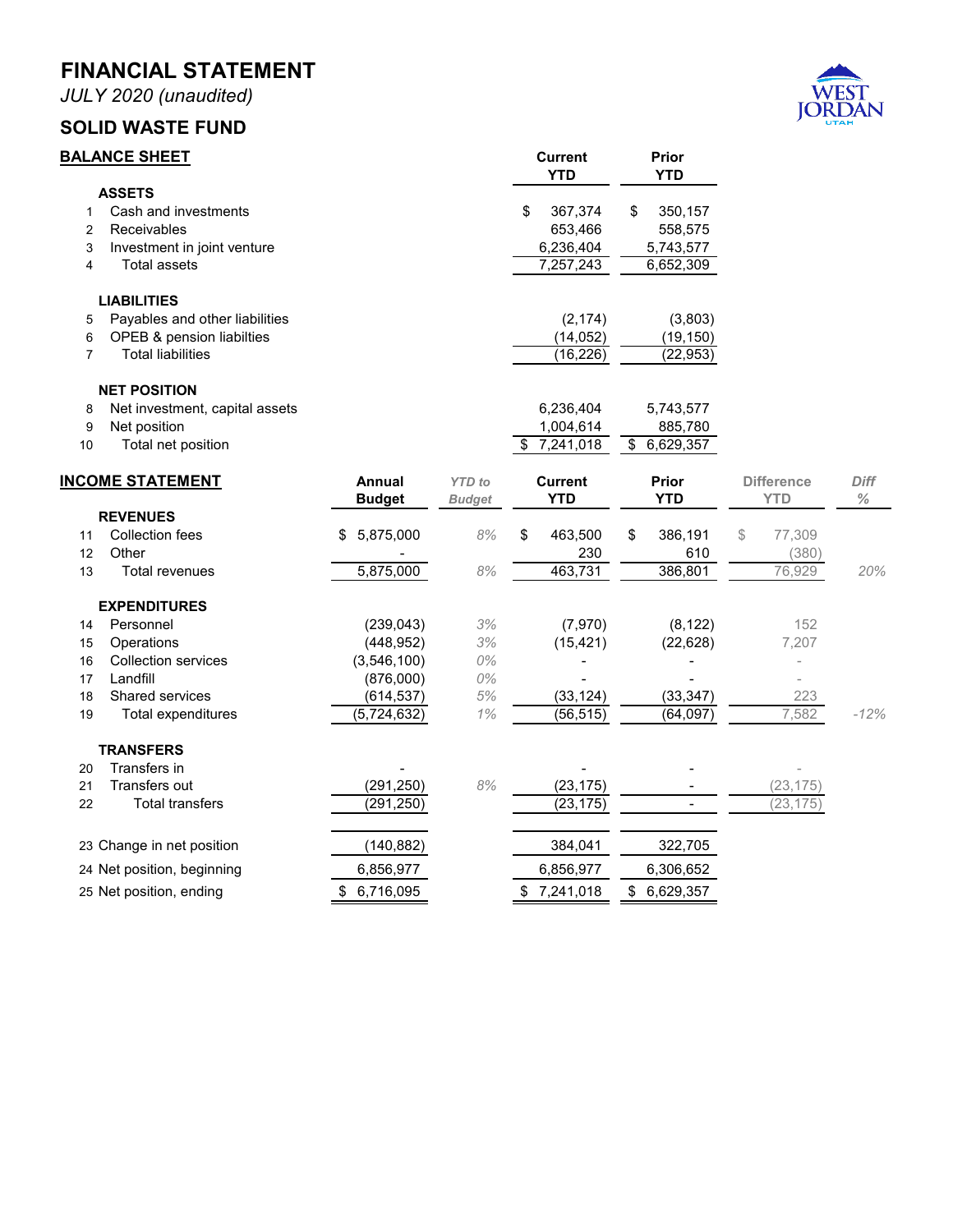*JULY 2020 (unaudited)*

#### **STORM WATER FUND**



|                |                                   |                  |               | <b>Current</b><br><b>YTD</b> | <b>Prior</b><br><b>YTD</b>            |                   |              |
|----------------|-----------------------------------|------------------|---------------|------------------------------|---------------------------------------|-------------------|--------------|
|                | <b>ASSETS</b>                     |                  |               |                              |                                       |                   |              |
| 1              | Cash and investments <sup>1</sup> |                  |               | 9,559,954<br>\$              | 5,347,158<br>\$                       |                   |              |
| 3              | Receivables                       |                  |               | 424,448                      | 415,400                               |                   |              |
| 4              | Capital assets, net               |                  |               | 47,519,747                   | 46,774,825                            |                   |              |
| 5              | <b>Total assets</b>               |                  |               | 57,504,149                   | 52,537,383                            |                   |              |
|                | <b>LIABILITIES</b>                |                  |               |                              |                                       |                   |              |
| 6              | Payables and other liabilities    |                  |               | (185, 953)                   | (322, 929)                            |                   |              |
| $\overline{7}$ | OPEB & pension liabilties         |                  |               | (75, 536)                    | (88, 136)                             |                   |              |
| 8              | Bonds payable                     |                  |               | (4,070,000)                  | (4,705,000)                           |                   |              |
| 9              | <b>Total liabilities</b>          |                  |               | (4, 331, 489)                | (5, 116, 065)                         |                   |              |
|                | <b>NET POSITION</b>               |                  |               |                              |                                       |                   |              |
| 10             | Net investment, capital assets    |                  |               | 43,449,747                   | 42,069,825                            |                   |              |
| 11             | Net position                      |                  |               | 9,722,913                    | 5,351,494                             |                   |              |
| 12             | Total net position                |                  |               | 53,172,660<br>\$             | $\overline{\mathbf{s}}$<br>47,421,318 |                   |              |
|                |                                   |                  |               |                              |                                       |                   |              |
|                | <b>INCOME STATEMENT</b>           | <b>Annual</b>    | <b>YTD</b> to | <b>Current</b><br><b>YTD</b> | Prior<br><b>YTD</b>                   | <b>Difference</b> | Diff<br>$\%$ |
|                | <b>REVENUES</b>                   | <b>Budget</b>    | <b>Budget</b> |                              |                                       | <b>YTD</b>        |              |
| 13             | Storm water fees                  | \$<br>4,147,500  | 8%            | \$<br>332,021                | \$<br>309,240                         | \$<br>22,781      | 7%           |
| 14             | Impact fees                       | 900,000          | 29%           | 260,154                      | 30,953                                | 229,201           | 740%         |
| 16             | Other                             |                  |               | 5,008                        | 9,959                                 | (4,951)           |              |
| 17             | Total revenues                    | 5,047,500        | 12%           | 597,183                      | 350,152                               | (4, 951)          | 71%          |
|                | <b>EXPENDITURES</b>               |                  |               |                              |                                       |                   |              |
| 18             | Personnel                         | (1, 125, 966)    | 5%            | (56, 266)                    | (66,996)                              | 10,729            | $-16%$       |
| 19             | Operations                        | (887, 045)       | 5%            | (48, 218)                    | (53, 176)                             | 4,958             | $-9%$        |
| 20             | <b>Shared services</b>            | (968, 696)       | 5%            | (47, 702)                    | (37, 569)                             | (10, 133)         | 27%          |
| 21             | Debt service                      | (725, 011)       | 0%            |                              |                                       |                   |              |
| 23             | Total expenditures                | (3,706,718)      | 4%            | (152, 187)                   | (157, 741)                            | 5,554             | $-4%$        |
|                | <b>CAPITAL OUTLAY</b>             |                  |               |                              |                                       |                   |              |
| 24             | Capital                           | (2,475,000)      |               |                              | (2,500)                               | 2,500             |              |
| 26             | Total capital outlay              | (2, 475, 000)    | 0%            |                              | (2,500)                               | 2,500             | $-100%$      |
|                | <b>TRANSFERS</b>                  |                  |               |                              |                                       |                   |              |
| 27             | <b>Transfers out</b>              | (207, 375)       |               | (16, 601)                    |                                       | (16, 601)         |              |
| 28             | Total transfers                   | (207, 375)       | 8%            | (16, 601)                    |                                       | (16, 601)         | 100%         |
|                |                                   |                  |               |                              |                                       |                   |              |
|                | 29 Change in net position         | (1, 341, 593)    |               | 428,395                      | 189,911                               |                   |              |
|                | 30 Net position, beginning        | 52,744,265       |               | 52,744,265                   | 47,231,407                            |                   |              |
|                | 31 Net position, ending           | 51,402,672<br>\$ |               | 53,172,660<br>\$             | \$<br>47,421,318                      |                   |              |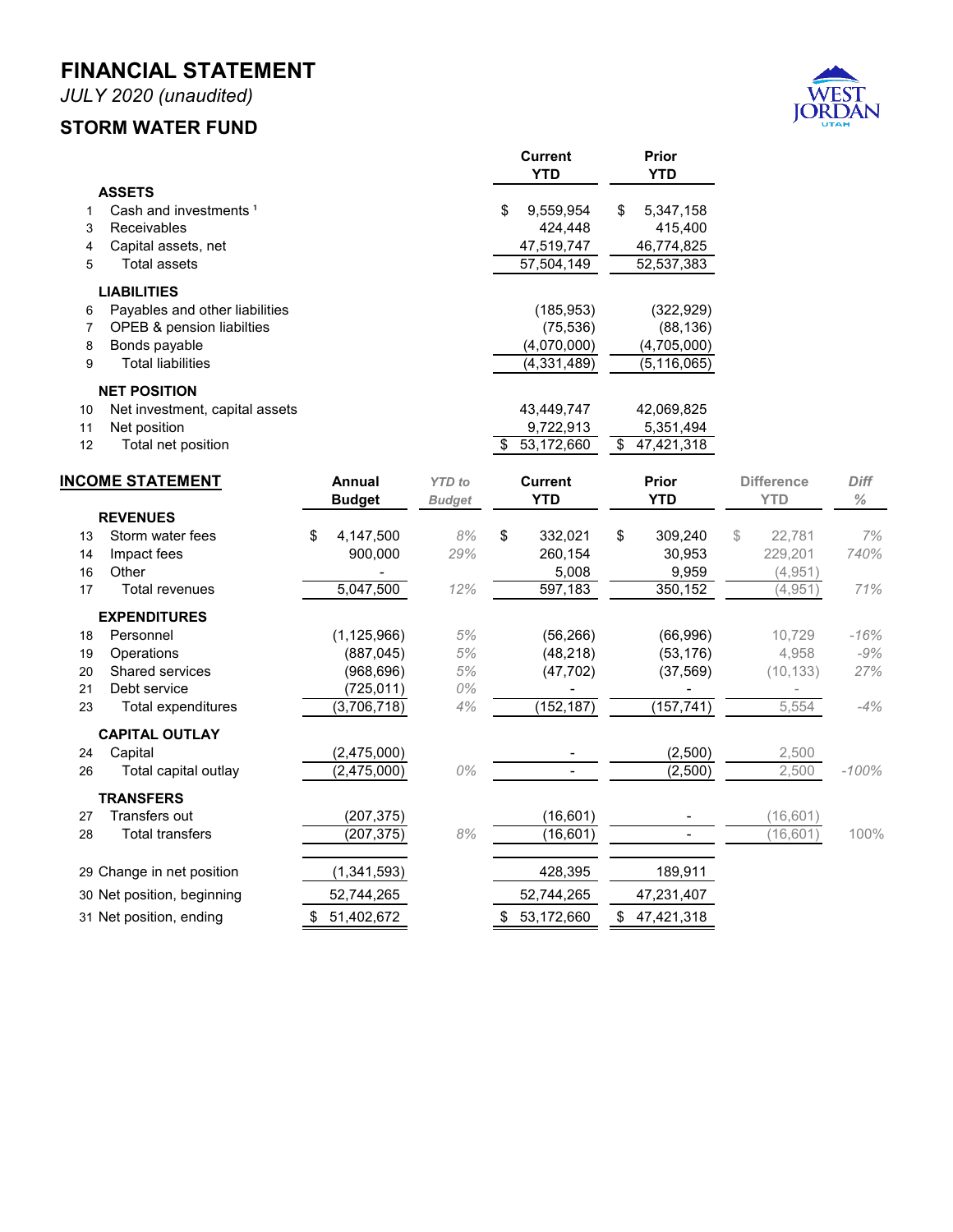*JULY 2020 (unaudited)*

#### **STREETLIGHT FUND**



|    |                                |                                |                                | <b>Current</b><br><b>YTD</b> | Prior<br><b>YTD</b>        |                                 |              |
|----|--------------------------------|--------------------------------|--------------------------------|------------------------------|----------------------------|---------------------------------|--------------|
|    | <b>ASSETS</b>                  |                                |                                |                              |                            |                                 |              |
| 1  | Cash and investments           |                                |                                | 1,402,772<br>\$              | 1,055,129<br>\$            |                                 |              |
| 2  | Receivables                    |                                |                                | 49,065                       | 35,500                     |                                 |              |
| 3  | <b>Total assets</b>            |                                |                                | 1,451,838                    | 1,090,629                  |                                 |              |
|    | <b>LIABILITIES</b>             |                                |                                |                              |                            |                                 |              |
| 4  | Payables and other liabilities |                                |                                | (15,079)                     | 34                         |                                 |              |
| 5  | <b>Total liabilities</b>       |                                |                                | (15,079)                     | $\overline{34}$            |                                 |              |
|    | 6 NET POSITION                 |                                |                                | 1,436,758<br>\$              | 1,090,663<br>\$            |                                 |              |
|    | <b>INCOME STATEMENT</b>        | <b>Annual</b><br><b>Budget</b> | <b>YTD</b> to<br><b>Budget</b> | <b>Current</b><br><b>YTD</b> | <b>Prior</b><br><b>YTD</b> | <b>Difference</b><br><b>YTD</b> | Diff<br>$\%$ |
|    | <b>REVENUES</b>                |                                |                                |                              |                            |                                 |              |
| 7  | Streetlight fees               | 750,000<br>\$                  | $8\%$                          | 62,157<br>\$                 | 54,957<br>\$               | 7,200<br>\$                     | 13%          |
| 8  | Other                          |                                |                                | 761                          | 1,840                      | (1,079)                         |              |
| 9  | <b>Total revenues</b>          | 750,000                        | 8%                             | 62,918                       | 56,797                     | 6,121                           |              |
|    | <b>EXPENDITURES</b>            |                                |                                |                              |                            |                                 |              |
| 10 | Operations                     | (1,452,031)                    | 0%                             | (5,045)                      | (3, 301)                   | (1, 744)                        |              |
| 11 | Total expenditures             | (1,452,031)                    |                                | (5,045)                      | (3, 301)                   | (1, 744)                        | 53%          |
|    | <b>TRANSFERS</b>               |                                |                                |                              |                            |                                 |              |
| 12 | Transfers in                   |                                |                                |                              |                            |                                 |              |
| 13 | Transfers out                  | (37,500)                       |                                | (3, 108)                     |                            | (3, 108)                        |              |
| 14 | <b>Total transfers</b>         | (37, 500)                      |                                | (3, 108)                     |                            | (3, 108)                        |              |
|    | 15 Change in net position      | (739, 531)                     |                                | 54,765                       | 53,496                     |                                 |              |
|    | 16 Net position, beginning     | 1,381,993                      |                                | 1,381,993                    | 1,037,167                  |                                 |              |
|    | 17 Net position, ending        | \$<br>642,462                  |                                | 1,436,758<br>\$              | 1,090,663<br>\$            |                                 |              |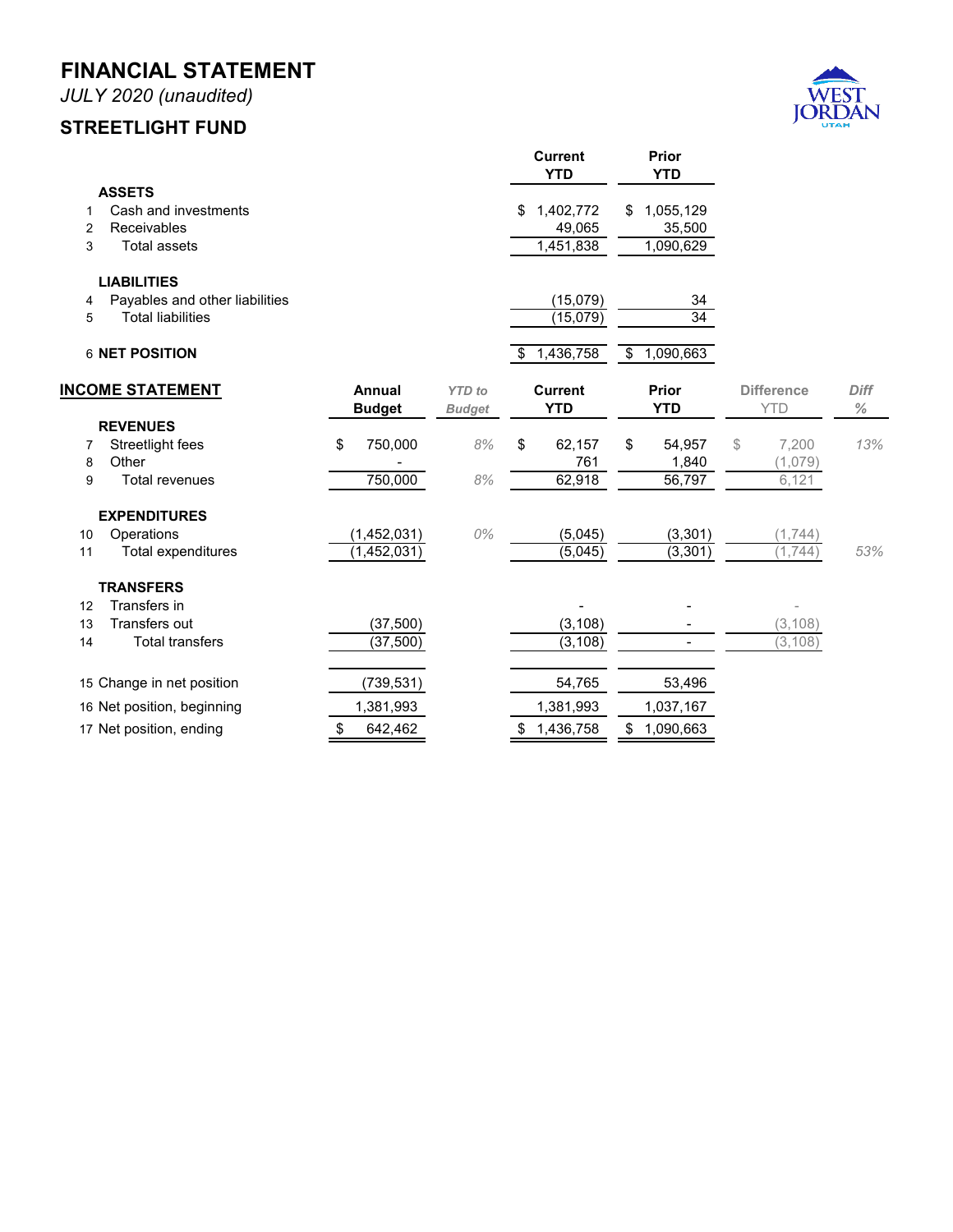*JULY 2020 (unaudited)*

# **FLEET MANAGEMENT FUND**



|                | FLEEI MANAGEMENI FUND          |                |               | <b>Current</b><br><b>YTD</b> | Prior<br><b>YTD</b> |                   |
|----------------|--------------------------------|----------------|---------------|------------------------------|---------------------|-------------------|
|                | <b>ASSETS</b>                  |                |               |                              |                     |                   |
| $\mathbf{1}$   | Cash and investments           |                |               | \$4,547,551                  | \$<br>5,790,086     |                   |
| $\overline{2}$ | Restricted cash                |                |               | 626,955                      | 434,901             |                   |
| 3              | Receivables                    |                |               |                              | 107                 |                   |
| 4              | Inventory                      |                |               |                              | 39,265              |                   |
| 5              | Capital assets, net            |                |               | 6,156,678                    | 5,550,947           |                   |
| 6              | <b>Total assets</b>            |                |               | 11,331,183                   | 11,815,307          |                   |
|                | <b>LIABILITIES</b>             |                |               |                              |                     |                   |
| 7              | Payables and other liabilities |                |               | (132, 073)                   | (214, 054)          |                   |
| 8              | Capital lease payable          |                |               | (3,546,681)                  | (3,850,018)         |                   |
| 9              | OPEB & pension liabilties      |                |               | (58, 533)                    | (71, 867)           |                   |
| 10             | <b>Total liabilities</b>       |                |               | (3,737,286)                  | (4, 135, 940)       |                   |
|                | <b>NET POSITION</b>            |                |               |                              |                     |                   |
| 11             | Net investment, capital assets |                |               | 2,609,997                    | 1,700,929           |                   |
| 12             | Net position                   |                |               | 4,983,900                    | 5,978,439           |                   |
| 13             | Total net position             |                |               | \$<br>7,593,897              | \$<br>7,679,368     |                   |
|                | <b>INCOME STATEMENT</b>        | <b>Annual</b>  | <b>YTD</b> to | <b>Current</b>               | Prior               | <b>Difference</b> |
|                |                                | <b>Budget</b>  | <b>Budget</b> | <b>YTD</b>                   | <b>YTD</b>          | <b>YTD</b>        |
|                | <b>REVENUES</b>                |                |               |                              |                     |                   |
| 14             | Charges for service            | 5,389,892<br>S | 8%            | \$<br>449,629                | \$<br>389,467       | \$<br>60,162      |
| 15             | Other                          | 50,000         | 6%            | 2,837                        | 10,062              | (7, 225)          |
| 16             | Lease proceeds                 |                |               |                              |                     |                   |
| 17             | <b>Total revenues</b>          | 5,439,892      | 8%            | 452,466                      | 399,529             | 52,937            |
|                | <b>EXPENDITURES</b>            |                |               |                              |                     |                   |
| 18             | Personnel                      | (752, 437)     | 5%            | (37,065)                     | (39,966)            | 2,901             |
| 19             | Operations                     | (1,705,379)    | 2%            | (41, 108)                    | (2,230)             | (38, 878)         |
| 20             | Shared services                |                |               | (1,795)                      |                     | (1,795)           |
| 21             | Debt service                   | (1,855,000)    |               |                              |                     |                   |
| 22             | Total expenditures             | (4, 312, 816)  | 2%            | (79,968)                     | (42, 196)           | (37, 772)         |
|                | <b>CAPITAL OUTLAY</b>          |                |               |                              |                     |                   |
| 23             | Capital                        | (2, 175, 000)  |               |                              |                     |                   |
| 24             | Other capital                  |                |               |                              |                     |                   |
|                |                                |                |               |                              |                     |                   |
| 25             | Total capital outlay           | (2, 175, 000)  |               | $\blacksquare$               | $\blacksquare$      |                   |

 Change in net position (1,047,924) 372,497 357,333 27 Net position, beginning 27,221,400 7,221,400 7,221,400 7,322,035 28 Net position, ending  $$ 6,173,476$   $$ 7,593,897$   $$ 7,679,368$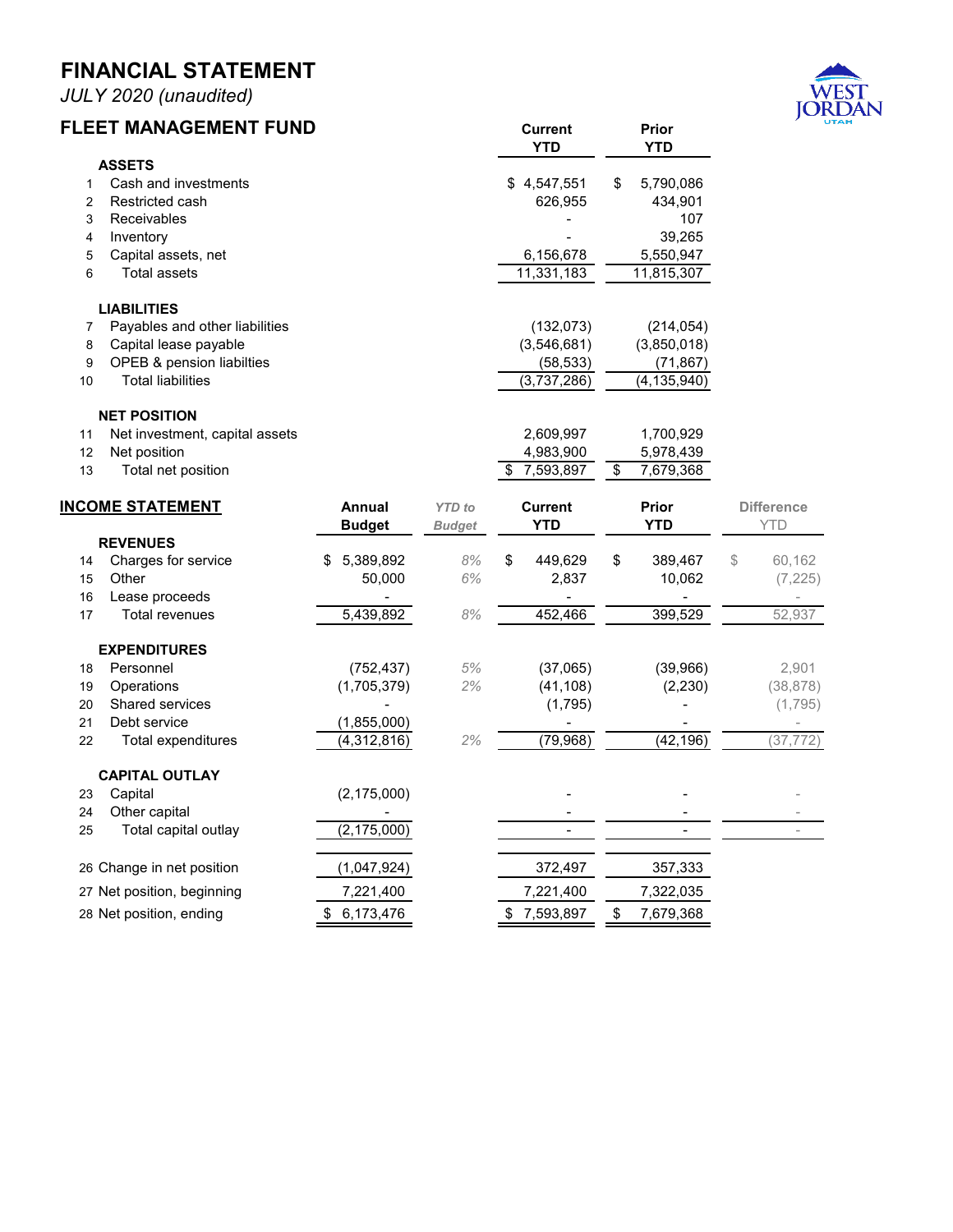*JULY 2020 (unaudited)*



| <b>IT INFRASTRUCTURE FUND</b>                                                                                           |                                                      |                                | <b>Current</b><br><b>YTD</b>            | Prior<br><b>YTD</b>                                  | JOF                                  |
|-------------------------------------------------------------------------------------------------------------------------|------------------------------------------------------|--------------------------------|-----------------------------------------|------------------------------------------------------|--------------------------------------|
| <b>ASSETS</b><br>Cash and investments<br>1<br>Capital assets, net<br>2<br>3<br><b>Total assets</b>                      |                                                      |                                | 1,547,657<br>73,138<br>1,620,796        | \$1,247,604<br>197,828<br>1,445,432                  |                                      |
| <b>LIABILITIES</b><br>Payables and other liabilities<br>4<br><b>Total liabilities</b><br>5                              |                                                      |                                | (4, 716)<br>(4, 716)                    | (7, 151)<br>(7, 151)                                 |                                      |
| <b>NET POSITION</b><br>Net investment, capital assets <sup>1</sup><br>6<br>Net position<br>7<br>8<br>Total net position |                                                      |                                | 73,138<br>1,542,942<br>1,616,080<br>\$  | 197,828<br>1,240,454<br>$\overline{\$}$<br>1,438,281 |                                      |
| <b>INCOME STATEMENT</b>                                                                                                 | <b>Annual</b><br><b>Budget</b>                       | <b>YTD</b> to<br><b>Budget</b> | <b>Current</b><br><b>YTD</b>            | Prior<br><b>YTD</b>                                  | <b>Difference</b><br><b>YTD</b>      |
| <b>REVENUES</b><br>Assessments<br>9<br>Other<br>10<br>Total revenues<br>11                                              | \$<br>2,477,910<br>2,477,910                         | 8%<br>8%                       | \$<br>206,493<br>781<br>207,273         | 27,500<br>\$<br>2,337<br>29,837                      | 178,993<br>S.<br>(1, 557)<br>177,436 |
| <b>EXPENDITURES</b><br>Personnel<br>12<br>Operations<br>13<br>IT Infrastructure<br>14<br>15<br>Total expenditures       | (843, 431)<br>(74,000)<br>(1,778,179)<br>(2,695,610) | 0%<br>2%<br>3%                 | (44, 185)<br>(26, 770)<br>(70, 955)     | (1,965)<br>(1,965)                                   | (44, 185)<br>(24, 805)<br>(68,989)   |
| <b>TRANSFERS</b><br>Transfers in<br>16<br>Transfers out<br>17<br><b>Total transfers</b><br>18                           | $\overline{\phantom{0}}$                             |                                |                                         | $\overline{a}$                                       | ÷                                    |
| 19 Change in net position<br>20 Net position, beginning<br>21 Net position, ending                                      | (217, 700)<br>1,479,762<br>1,262,062<br>\$           |                                | 136,318<br>1,479,762<br>1,616,080<br>\$ | 27,872<br>1,410,409<br>\$1,438,281                   |                                      |